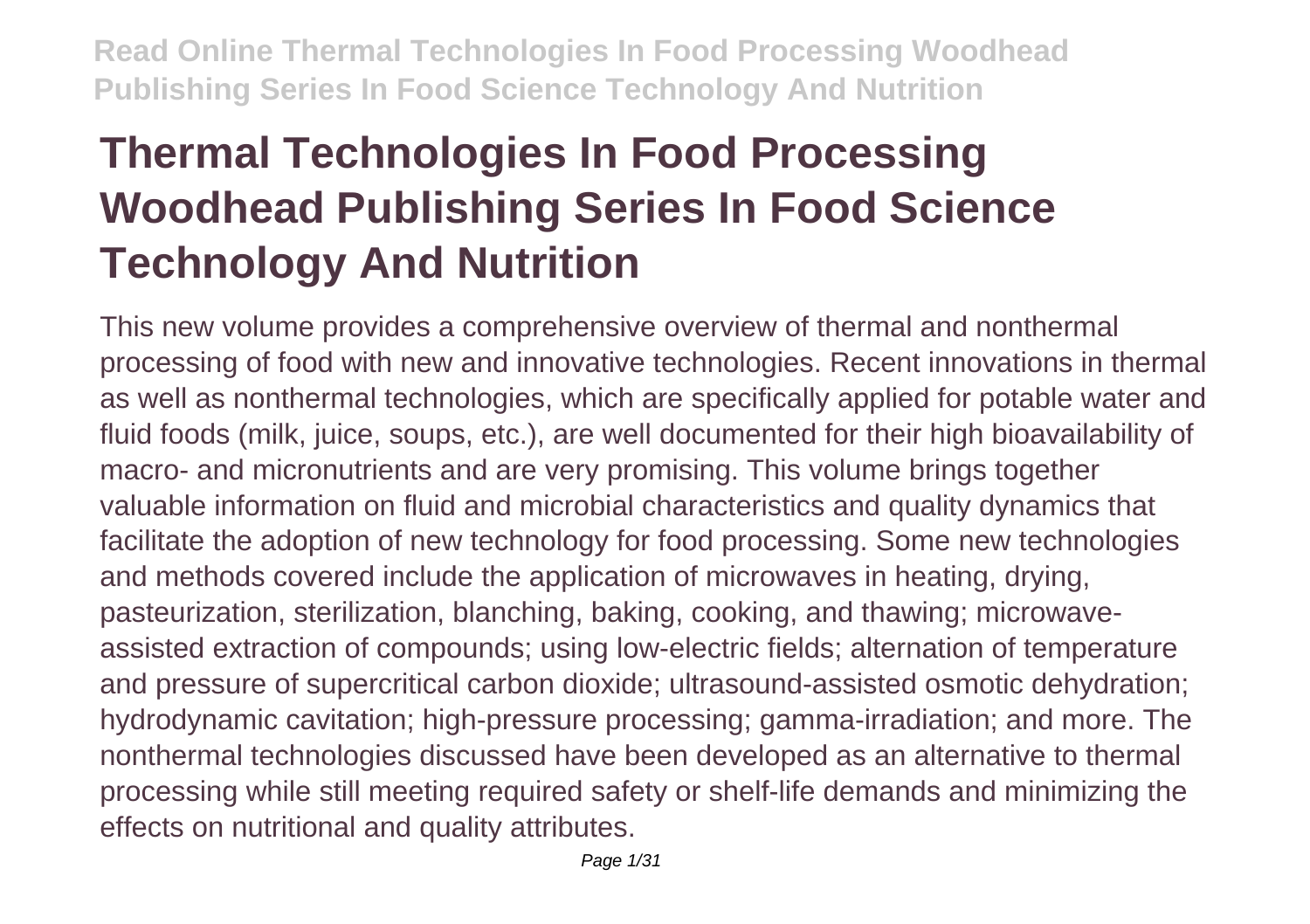Food Process Engineering and Technology, Third Edition combines scientific depth with practical usefulness, creating a tool for graduate students and practicing food engineers, technologists and researchers looking for the latest information on transformation and preservation processes and process control and plant hygiene topics. This fully updated edition provides recent research and developments in the area, features sections on elements of food plant design, an introductory section on the elements of classical fluid mechanics, a section on non-thermal processes, and recent technologies, such as freeze concentration, osmotic dehydration, and active packaging that are discussed in detail. Provides a strong emphasis on the relationship between engineering and product quality/safety Considers cost and environmental factors Presents a fully updated, adequate review of recent research and developments in the area Includes a new, full chapter on elements of food plant design Covers recent technologies, such as freeze concentration, osmotic dehydration, and active packaging that are discussed in detail

In food processing, thermal operations are the most common and conventional methods for obtaining and treating different products. This book covers basics and advances in thermal processing of food. These include drying processes, evaporation, blanching, deep fat frying, crystallization, extraction, and ohmic heating, in terms of food engineering and process design aspect. It further describes theoretical aspects, the basics of rate kinetics, and their application for the analysis of food quality indices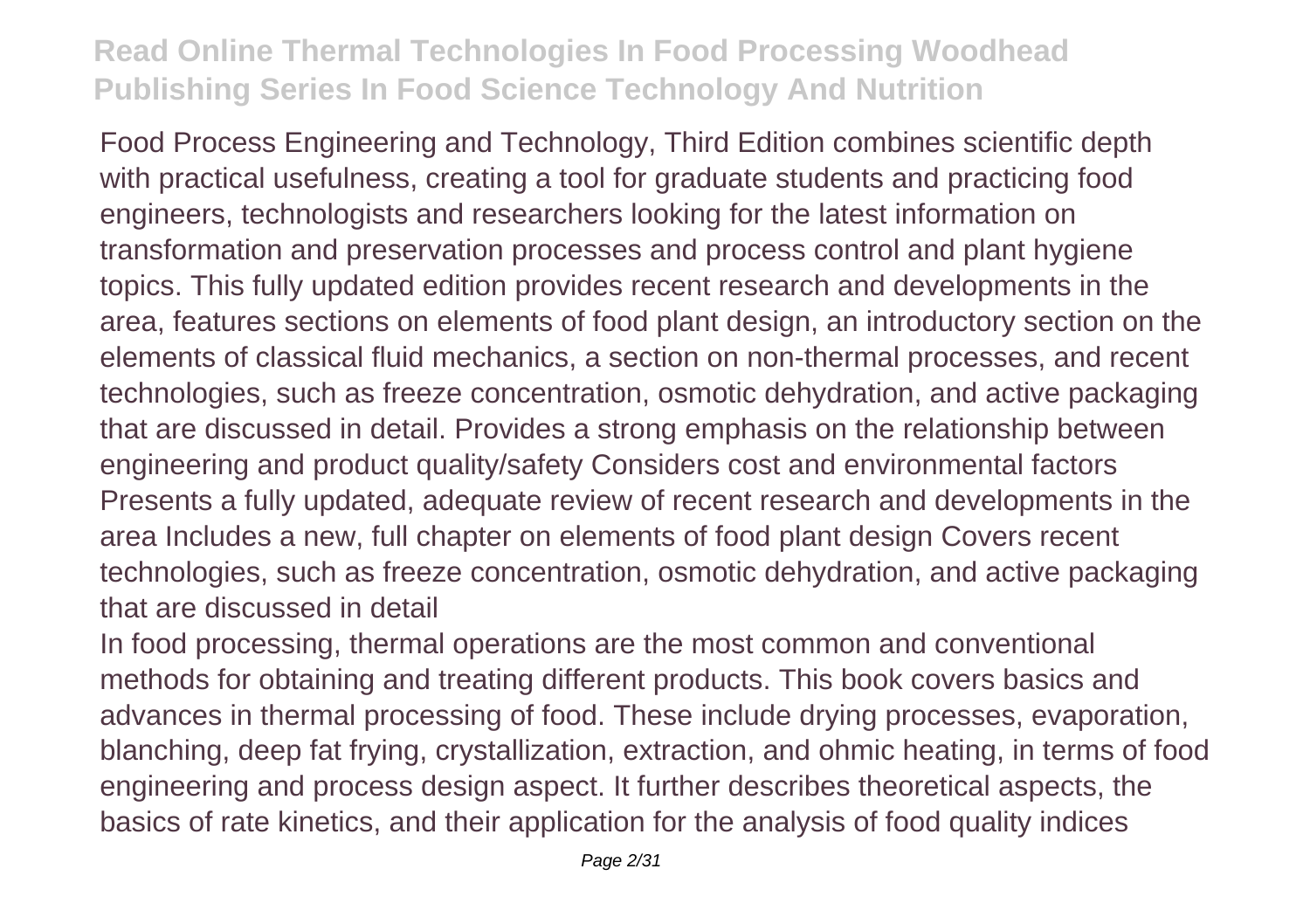including practical-oriented issues related to food technology. Traditional and new extraction techniques are also covered. Key features: Presents engineering focus on thermal food processing technologies. Discusses sub-classification for recent trends and relevant industry information/examples. Different current research-oriented results are included as a key parameter. Covers advances in drying, evaporation, blanching, crystallization, and ohmic heating. Includes mathematical modeling and numerical simulations. Food Processing: Advances in Thermal Technologies is aimed at graduate students and professionals in food engineering, food technology, and biological systems engineering

Reviews innovative processing techniques and recent developments in food formulation, identification, and utilization of functional ingredients Food Formulation: Novel Ingredients and Processing Techniques is a comprehensive and up-to-date account of novel food ingredients and new processing techniques used in advanced commercial food formulations. This unique volume will help students and industry professionals alike in understanding the current trends, emerging technologies, and their impact on the food formulation techniques. Contributions from leading academic and industrial experts provide readers with informed and relevant insights on using the latest technologies and production processes for new product development and reformulations. The text first describes the basis of a food formulation, including smart protein and starch ingredients, healthy ingredients such as salt and sugar replacers,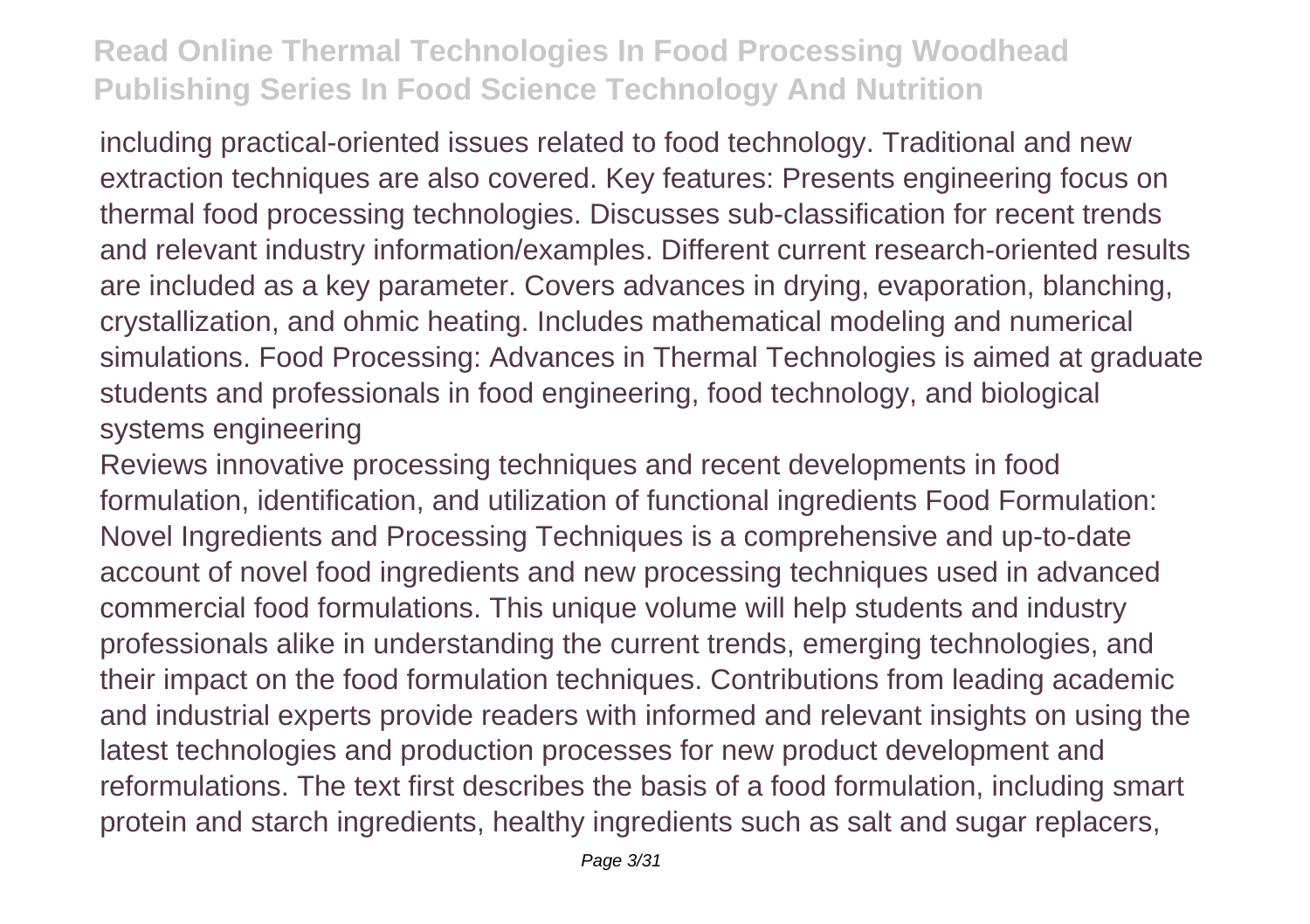and interactions within the food components. Emphasizing operational principles, the book reviews state-of-the-art 3D printing technology, encapsulation and a range of emerging technologies including high pressure, pulsed electric field, ultrasound and supercritical fluid extraction. The final chapters discuss recent developments and trends in food formulation, from foods that target allergies and intolerance, to prebiotic and probiotic food formulation designed to improve gut health. A much-needed reference on novel sourcing of food ingredients, processing technologies, and application, this book: Explores new food ingredients as well as impact of processing on ingredient interactions Describes new techniques that improve the flavor and acceptability of functional food ingredients Reviews mathematical tools used for recipe formulation, process control and consumer studies Includes regulations and legislations around tailor-made food products Food Formulation: Novel Ingredients and Processing Techniques is an invaluable resource for students, educators, researchers, food technologists, and professionals, engineers and scientists across the food industry. Thermal processing remains one of the most important processes in the food industry. Now in its second edition, Thermal Food Processing: New Technologies and Quality Issues continues to explore the latest developments in the field. Assembling the work of a worldwide panel of experts, this volume highlights topics vital to the food industry today an

Radio-Frequency Heating in Food Processing: Principles and Applications covers the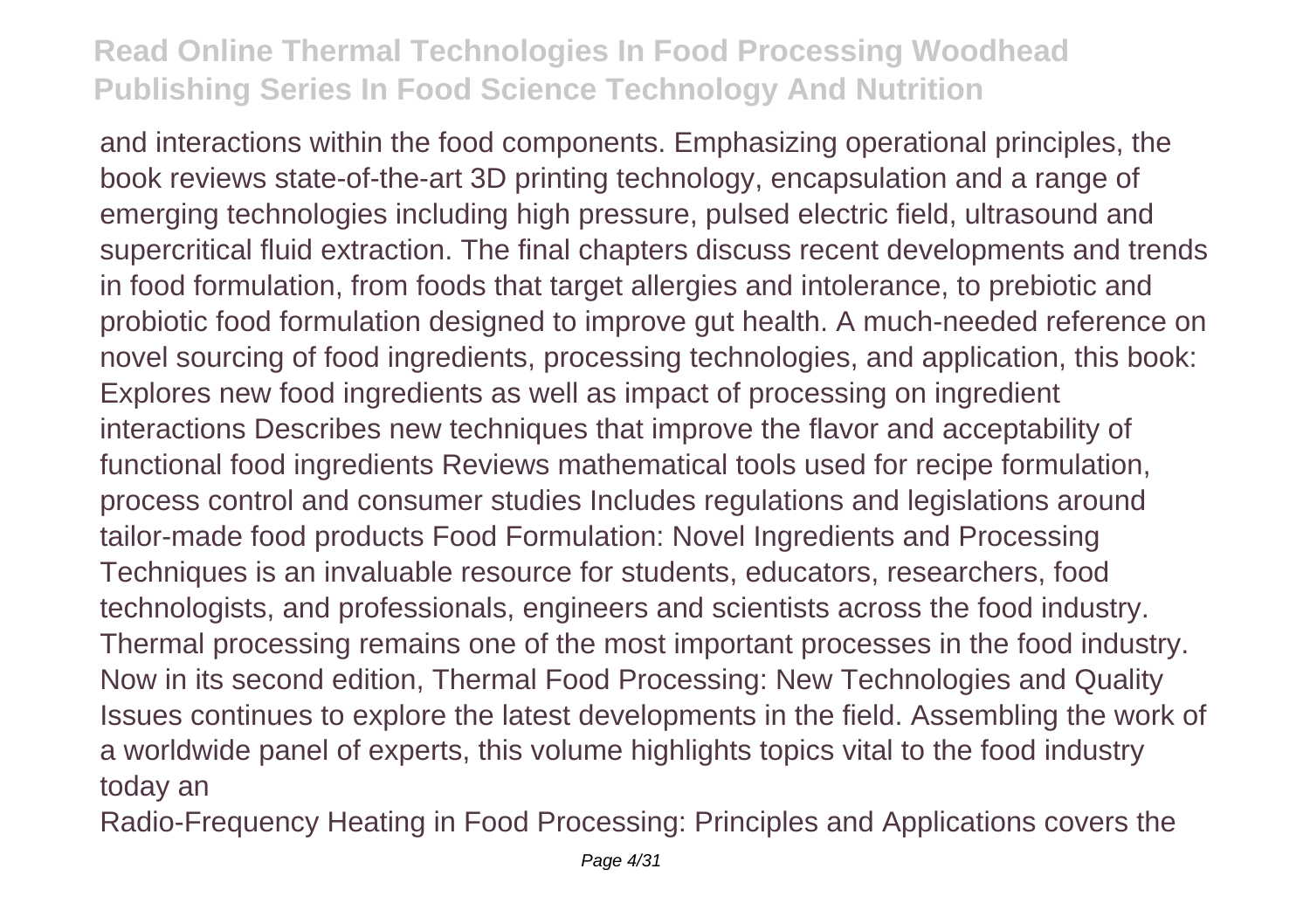fundamentals of radio-frequency (RF) heating and the use of RF-heating technologies in modern food processing, preservation, and related industries. Focusing on industrial and lab-scale applications where RF heating has been employed successfully or reported to have

Food safety is a constant challenge for the food industry, and food irradiation technology has developed significantly since its introduction, moving from isotope irradiation to the use of electron beam technology. Electron Beam Pasteurization and Complementary Food Processing Technologies explores the application of electron beam pasteurization in conjunction with other food processing technologies to improve the safety and quality of food. Part one provides an overview of the issues surrounding electron beam pasteurization in food processing. Part two looks at different thermal and non-thermal food processing technologies that complement irradiation. Finally, a case study section on the commercial applications of e-beam processing provides examples from industry.

The application of heat is both an important method of preserving foods and a means of developing texture, flavour and colour. It has long been recognised that thermal technologies must ensure the safety of food without compromising food quality. Improving the thermal processing of foods summarises key research both on improving particular thermal processing techniques and measuring their effectiveness. Part one examines how best to optimise thermal processes, with chapters addressing safety and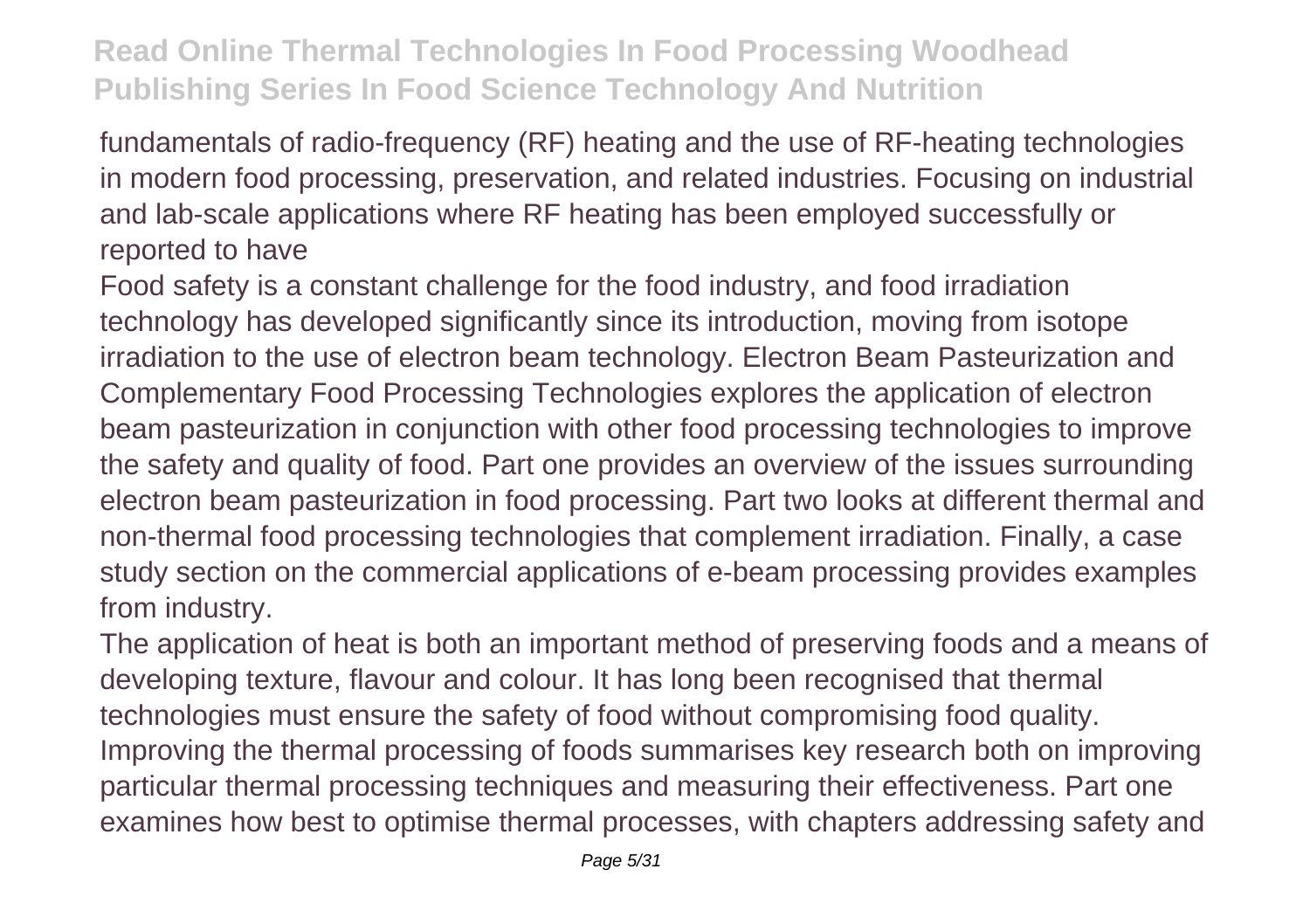quality, efficiency and productivity and the application of computational fluid dynamics. Part two focuses on developments in technologies for sterilisation and pasteurisation with chapters on modelling retort temperature control and developments in packaging, sous-vide and cook-chill processing. There are chapters covering continuous heat processing, including developments in tubular heat exchangers, aseptic processing and ohmic and air impingement heating. The fourth part considers the validation of thermal processes, modelling heat penetration curves, using data loggers and time-temperature integrators and other new measuring techniques. The final group of chapters detail methods of analysing microbial inactivation in thermal processing and identifying and dealing with heat-resistant bacteria. Improving the thermal processing of foods is a standard reference book for those working in the food processing industry. Concisely explores prevailing developments in thermal technologies Summarises key research for improving food preservation techniques Analyses the effectiveness of methods used to enhance the quality of food

Functional foods are foods which contain bioactive components, either from plant or animal sources, which can have health benefits for the consumer over and above their nutritional value. Foods which have antioxidant or cancer-combating components are in high demand from health conscious consumers: much has been made of the healthgiving qualities of fruits and vegetables in particular. Conversely, foods which have been processed are suffering an image crisis, with many consumers indiscriminately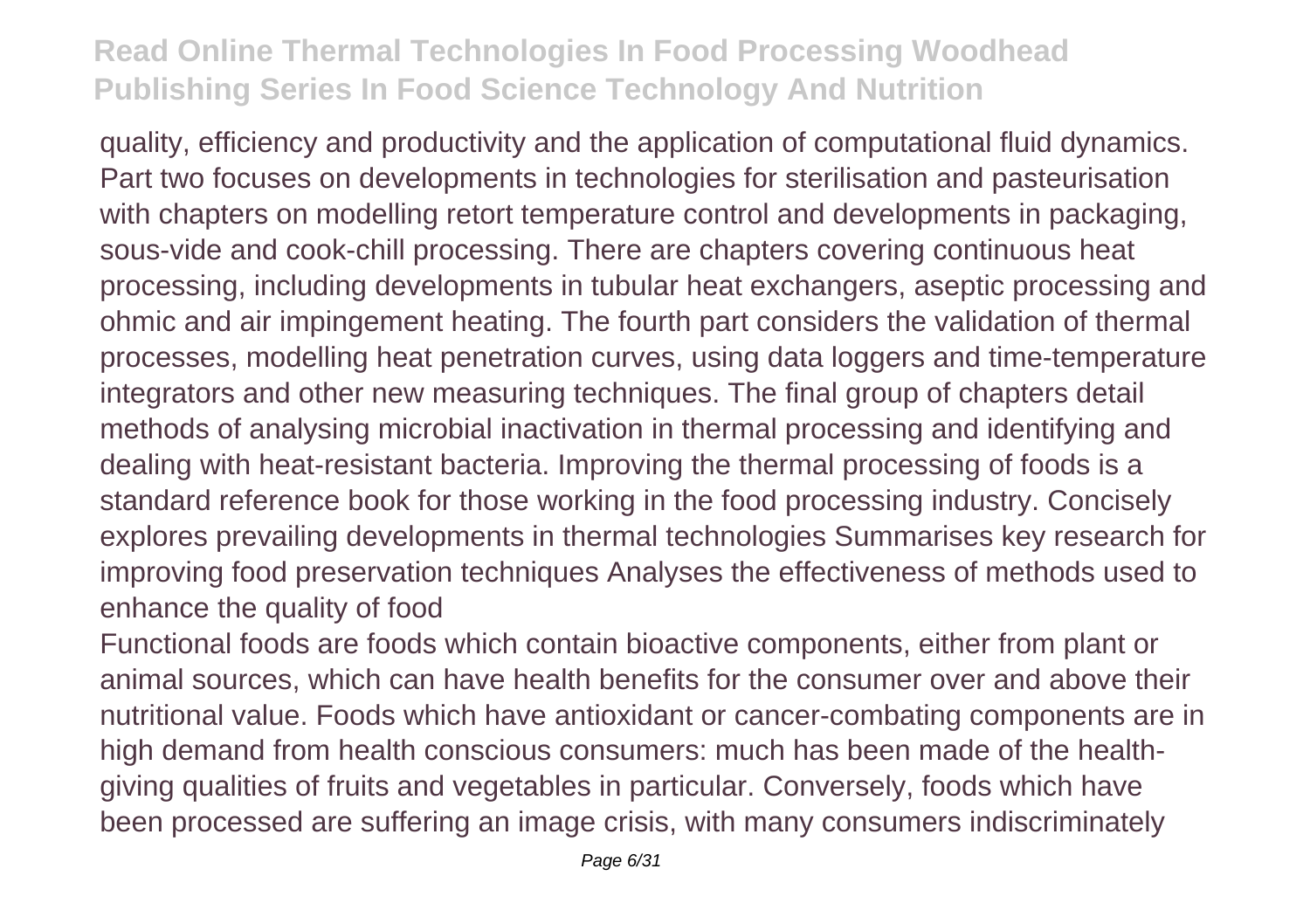assuming that any kind of processing robs food of its "natural goodness". To date, there has been little examination of the actual effects – whether positive or negative – of various types of food processing upon functional foods. This book highlights the effects of food processing on the active ingredients of a wide range of functional food materials, with a particular focus on foods of Asian origin. Asian foods, particularly herbs, are becoming increasingly accepted and demanded globally, with many Western consumers starting to recognize and seek out their health-giving properties. This book focuses on the extraction of ingredients which from materials which in the West are seen as "alternative" - such as flour from soybeans instead of wheat, or bran and starch from rice – but which have long histories in Asian cultures. It also highlight the incorporation of those bioactive compounds in foods and the enhancement of their bioavailability. Functional Foods and Dietary Supplements: Processing Effects and Health Benefits will be required reading for those working in companies, research institutions and universities that are active in the areas of food processing and agri-food environment. Food scientists and engineers will value the new data and research findings contained in the book, while environmentalists, food regulatory agencies and other food industry personnel involved in functional food production or development will find it a very useful source of information.

Thermal technologies have long been at the heart of food processing. The application of heat is both an important method of preserving foods and a means of developing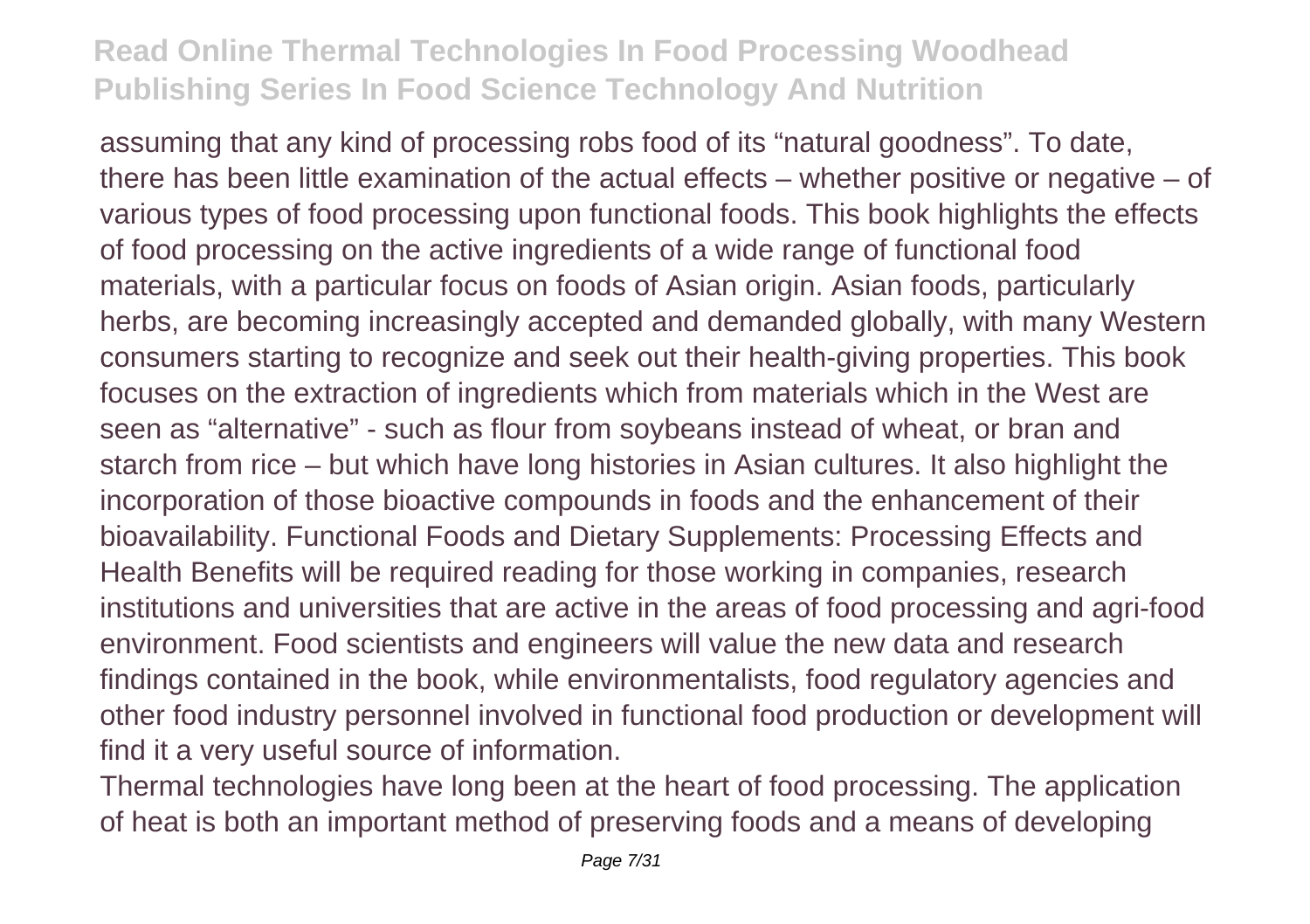texture, flavour and colour. An essential issue for food manufacturers is the effective application of thermal technologies to achieve these objectives without damaging other desirable sensory and nutritional qualities in a food product. Edited by a leading authority in the field, and with a distinguished international team of contributors, Thermal technologies in food processing addresses this major issue. Part one of the collection begins with reviews of conventional retort and continuous heat technologies. Part two then looks at the key issues of effective measurement and control in ensuring that a thermal process is effective whilst minimising any undesirable changes in a food. There are chapters on temperature and pressure measurement, validation of heat processes, modelling and simulation of thermal processes, and the measurement and control of changes in a food during thermal processing. The final part of the book looks at emerging thermal technologies which becoming more widely used in the food industry. There are chapters on radio frequency heating, microwave processing, infrared heating, instant and high-heat infusion, and ohmic heating A final chapter considers how thermal processing may be combined with high pressure processing in producing safe, minimally-processed food products. Thermal technologies in food processing provides food manufacturers and researchers with an authoritative review of thermal processing and food quality.

Thermobacteriology in Food Processing, Second Edition focuses on the principles involved in sterilization processes for canned goods and pasteurization of foods. The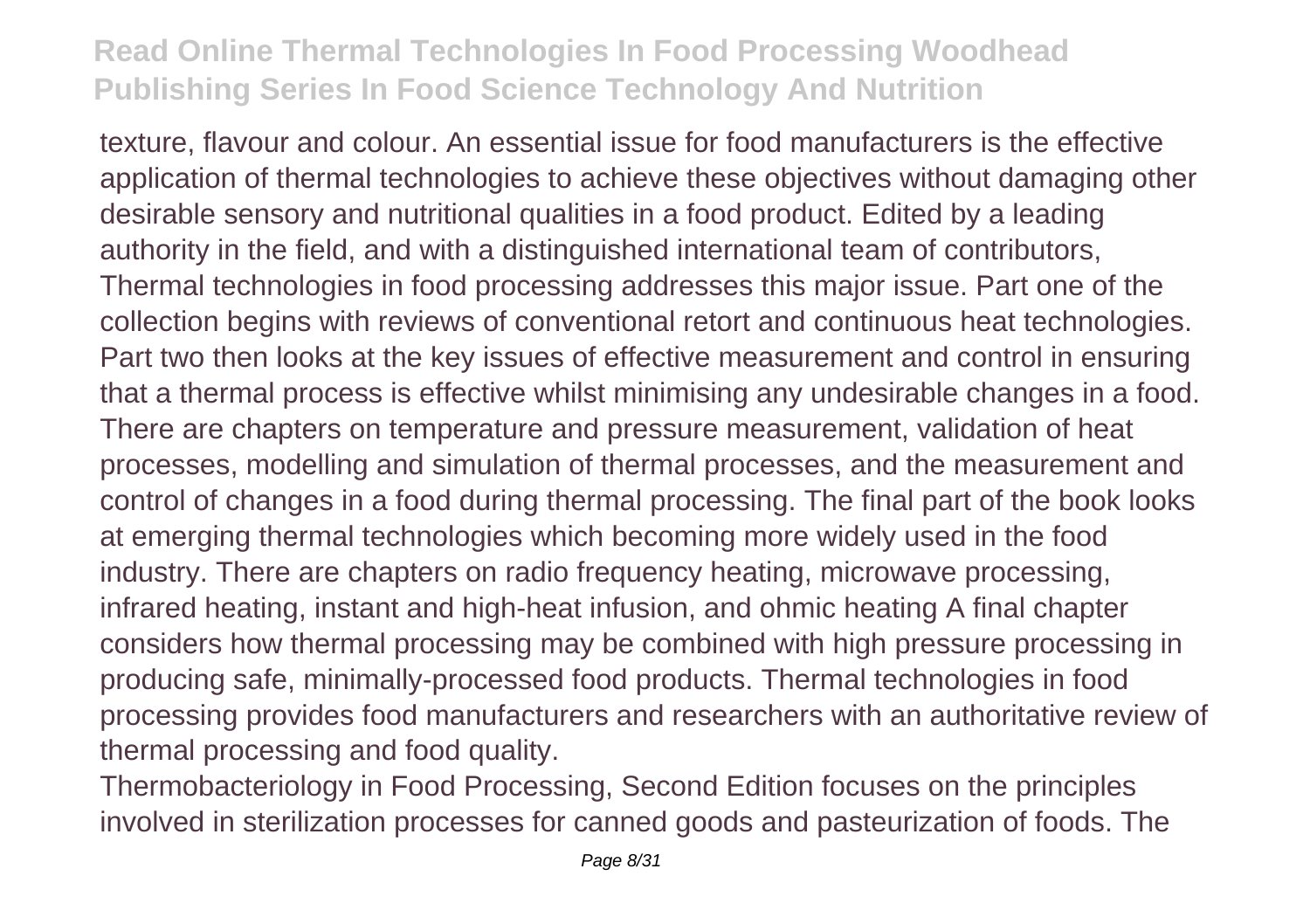book first ponders on organisms of greatest importance in the spoilage of canned foods and food pasteurization and bacteriological examination of spoiled canned foods. Discussions focus on toxin-producing microorganisms, pathogenic microorganisms, bacteriological examination, classification of spore-bearing bacteria with reference to oxygen requirements, classification of food with respect to acidity, and interpretation of observations. The text then takes a look at contamination and its control, producing, harvesting, and cleaning spores for thermal resistance determinations, and death of bacteria subjected to moist heat. The manuscript tackles thermal resistance of bacteria and thermal process evaluation, including important terms and equations, basic considerations, general method, and conversion of heat penetration data. Topics include change of initial food temperature when the retort temperature remains the same, integrated lethality of heat at all points in the container, heat penetration and processing parameters, and determination of process lethality requirement. The publication is a valuable reference for researchers interested in thermobacteriology in food processing.

The second edition of Emerging Technologies in Food Processing presents essential, authoritative, and complete literature and research data from the past ten years. It is a complete resource offering the latest technological innovations in food processing today, and includes vital information in research and development for the food processing industry. It covers the latest advances in non-thermal processing including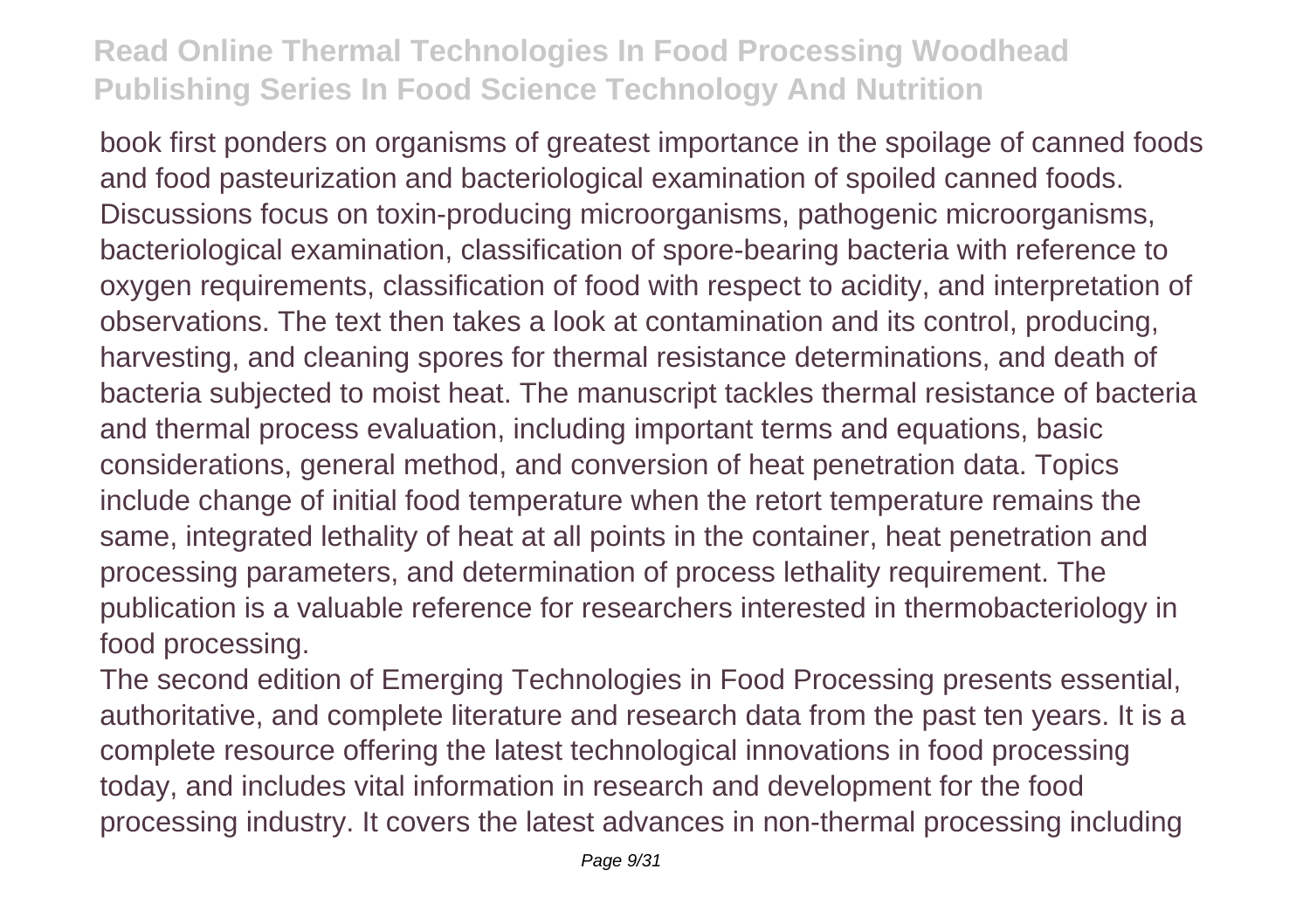high pressure, pulsed electric fields, radiofrequency, high intensity pulsed light, ultrasound, irradiation, and addresses the newest hurdles in technology where extensive research has been carried out. Provides an extensive list of research sources to further research development Presents current and thorough research results and critical reviews Includes the most recent technologies used for shelf life extension, bioprocessing simulation and optimization

Nonthermal Processing Technologies for Food offers a comprehensive review of nonthermal processing technologies that are commercial, emerging or over the horizon. In addition to the broad coverage, leading experts in each technology serve as chapter authors to provide depth of coverage. Technologies covered include: physical processes, such as high pressure processing (HPP); electromagnetic processes, such as pulsed electric field (PEF), irradiation, and UV treatment; other nonthermal processes, such as ozone and chlorine dioxide gas phase treatment; and combination processes. Of special interest are chapters that focus on the "pathway to commercialization" for selected emerging technologies where a pathway exists or is clearly identified. These chapters provide examples and case studies of how new and nonthermal processing technologies may be commercialized. Overall, the book provides systematic knowledge to industrial readers, with numerous examples of process design to serve as a reference book. Researchers, professors and upper level students will also find the book a valuable text on the subject.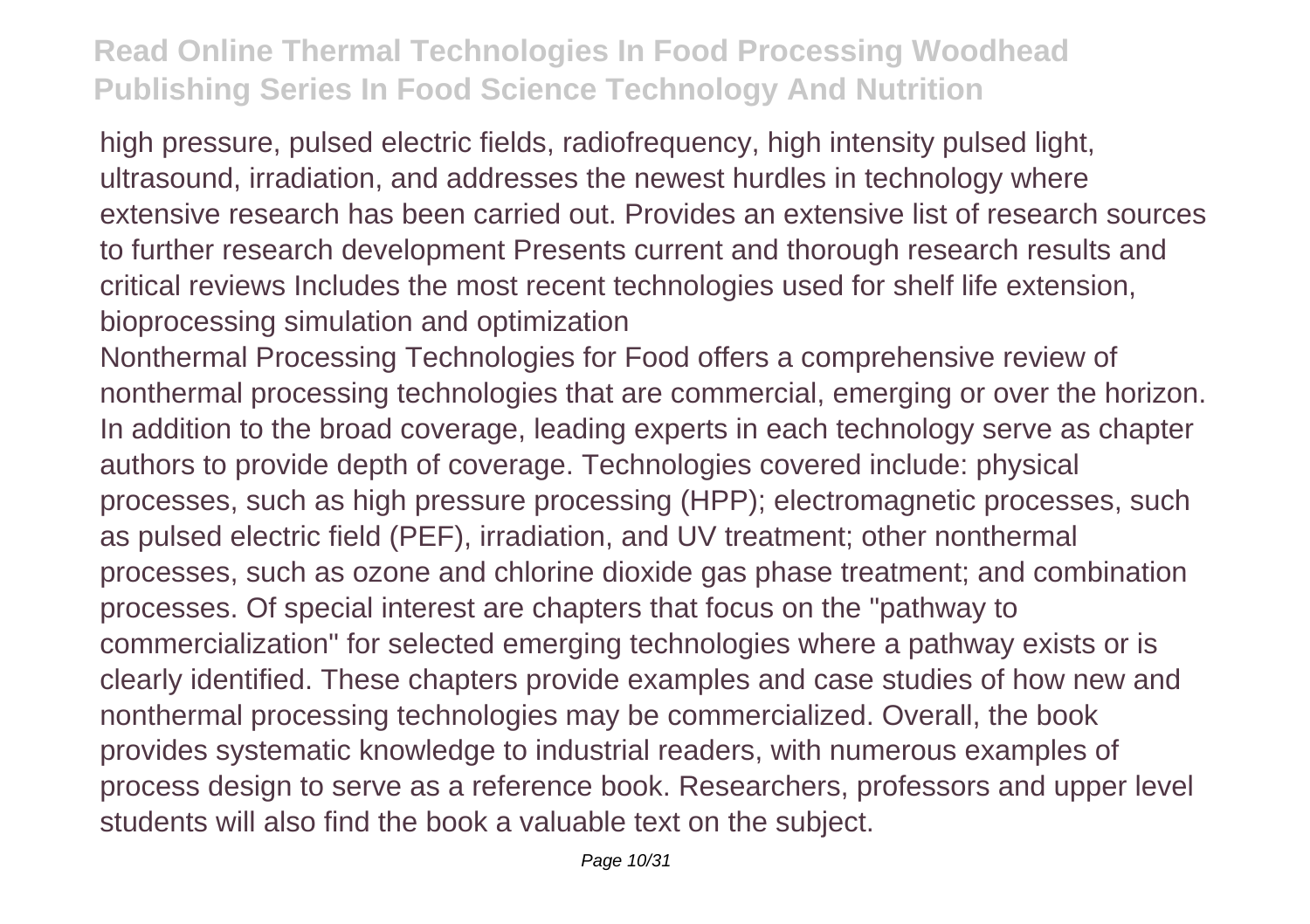This Brief reviews thermal processes in the food industry – pasteurization, sterilization, UHT processes, and others. It evaluates the effects on a chemical level and possible failures from a safety viewpoint, and discusses in how far the effects can be predicted. In addition, historical preservation techniques – smoking, addition of natural additives, irradiation, etc. – are compared with current industrial systems, like fermentation, irradiation, addition of food-grade chemicals. The Brief critically discusses storage protocols – cooling, freezing, etc. – and packing systems (modified atmosphere technology, active and intelligent packaging). Can undesired chemical effects on the food products be predicted? This Brief elucidates on this important question. On that basis, new challenges, that currently arise in the food sector, can be approached. Reflecting current trends in alternative food processing and preservation, this reference explores the most recent applications in pulsed electric field (PEF) and high-pressure technologies, food microbiology, and modern thermal and nonthermal operations to prevent the occurrence of food-borne pathogens, extend the shelf-life of foods, and improve

The challenge of maintaining both quality and safety in the thermal processing of foods results from the degradation of heat-sensitive quality attributes during processing. The editor of Thermal Food Processing: New Technologies and Quality Issues presents a comprehensive reference through authors that assist in meeting this challenge by explaining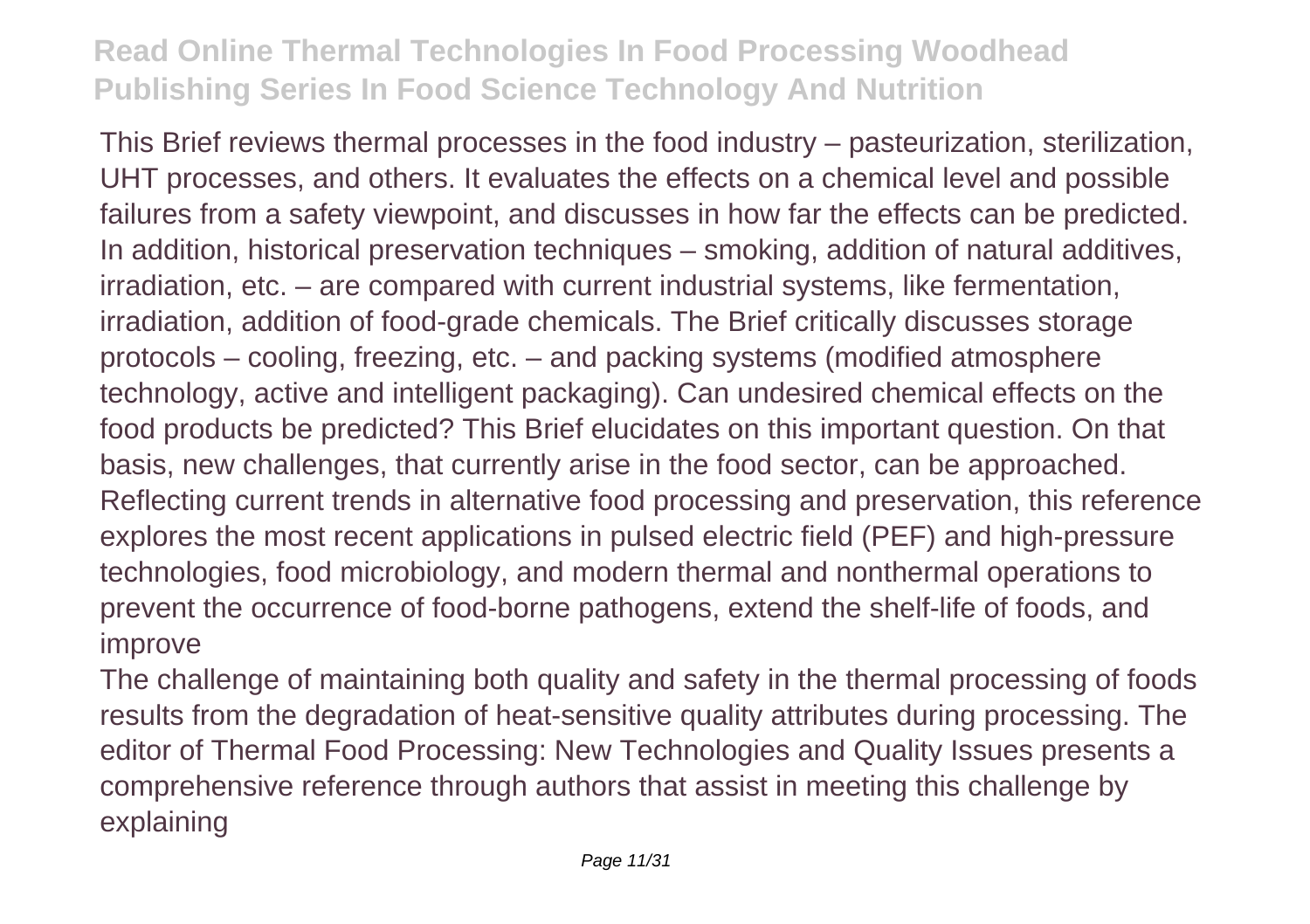Novel food processing technologies have significant potential to improve product quality and process efficiency. Commercialisation of new products and processes brings exciting opportunities and interesting challenges. Case studies in novel food processing technologies provides insightful, first-hand experiences of many pioneering experts involved in the development and commercialisation of foods produced by novel processing technologies. Part one presents case studies of commercial products preserved with the leading nonthermal technologies of high pressure processing and pulsed electric field processing. Part two broadens the case histories to include alternative novel techniques, such as dense phase carbon dioxide, ozone, ultrasonics, cool plasma, and infrared technologies, which are applied in food preservation sectors ranging from fresh produce, to juices, to disinfestation. Part three covers novel food preservation techniques using natural antimicrobials, novel food packaging technologies, and oxygen depleted storage techniques. Part four contains case studies of innovations in retort technology, microwave heating, and predictive modelling that compare thermal versus nonthermal processes, and evaluate an accelerated 3-year challenge test. With its team of distinguished editors and international contributors, Case studies in novel food processing technologies is an essential reference for professionals in industry, academia, and government involved in all aspects of research, Page 12/31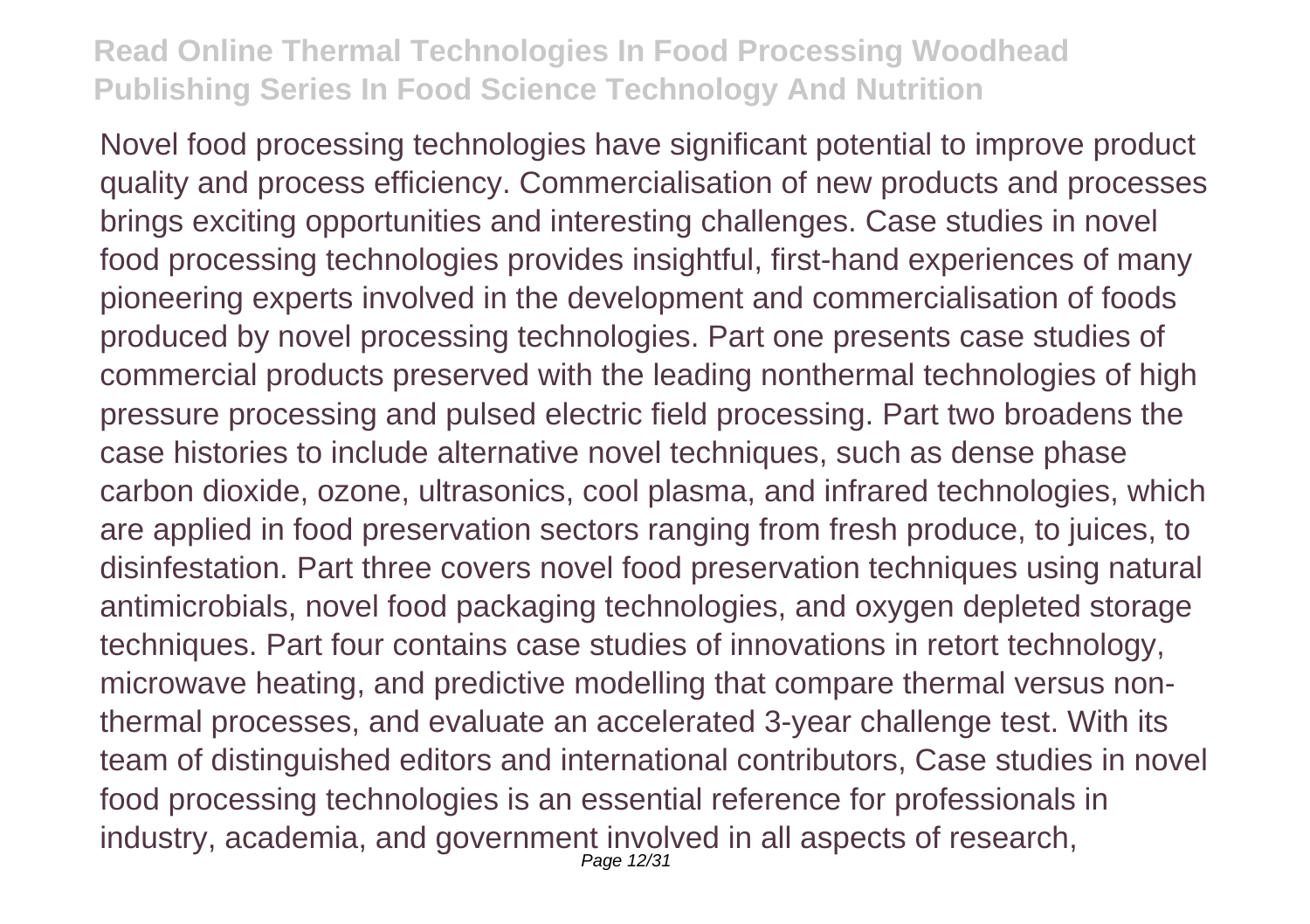development and commercialisation of novel food processing technologies. Provides insightful, first-hand experiences of many pioneering experts involved in the development and commercialisation of foods produced by novel processing technologies Presents case studies of commercial products preserved with the leading nonthermal technologies of high pressure processing and pulsed electric field processing Features alternative novel techniques, such as dense phase carbon dioxide, ozone, ultrasonics, cool plasma, and infrared technologies utilised in food preservation sectors

Non-thermal operations in food processing are an alternative to thermal operations and similarly aimed at retaining the quality and organoleptic properties of food products. This volume covers different non-thermal processing technologies such as high-pressure processing, ultrasound, ohmic heating, pulse electric field, pulse light, membrane processing, cryogenic freezing, nanofiltration, and cold plasma processing technologies. The book focuses both on fundamentals and on recent advances in non-thermal food processing technologies. It also provides information with the description and results of research into new emerging technologies for both the academy and industry. Key features: Presents engineering focus on non-thermal food processing technologies. Discusses sub-classification for recent trends and relevant industry Page 13/31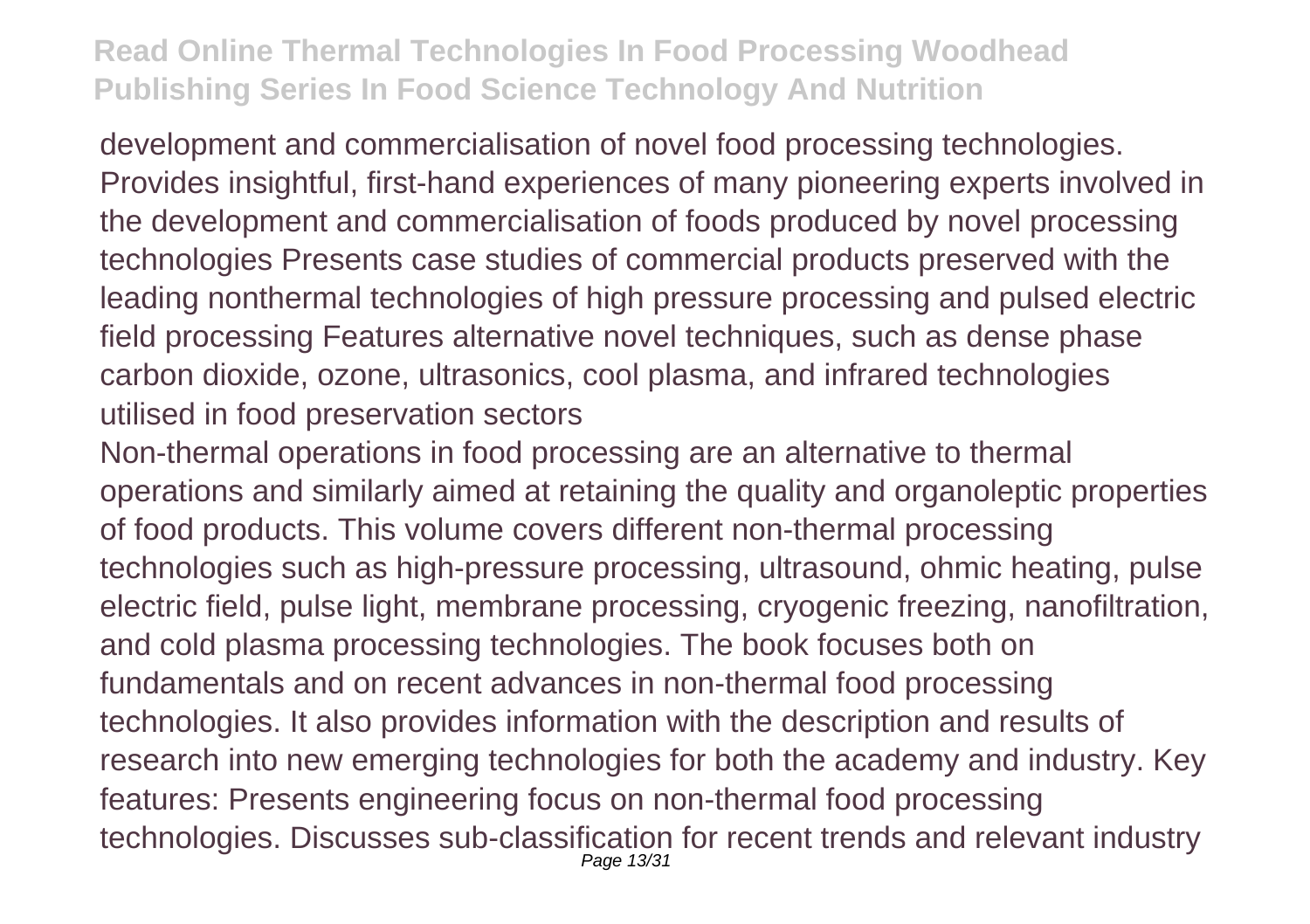information/examples. Different current research-oriented results are included as a key parameter. Covers high-pressure processing, pulse electric field, pulse light technology, irradiation, and ultrasonic techniques. Includes mathematical modeling and numerical simulations. Food Processing: Advances in Non-Thermal Technologies is aimed at graduate students, professionals in food engineering, food technology, and biological systems engineering. ESSENTIALS OF THERMAL PROCESSING Explore this fully updated new edition of a practical reference on food preservation from two leading voices in the industry Among all food preservation methods in use today, thermal processing remains the single most important technique used in the industry. The newly revised Second Edition of Essentials of Thermal Processing delivers a thorough reference on the science and applications of the thermal processing of a wide variety of food products. The book offers readers essential information on the preservation of food products by heat, including high-acid foods and low-acid sterilized foods requiring a full botulinum cook. The accomplished authors—noted experts in their field—discuss all relevant manufacturing steps, from raw material microbiology through the various processing regimes, validation methods, packaging, incubation testing, and spoilage incidents. Two new chapters on temperature and heat distribution, as well as heat penetration of foods, are Page 14/31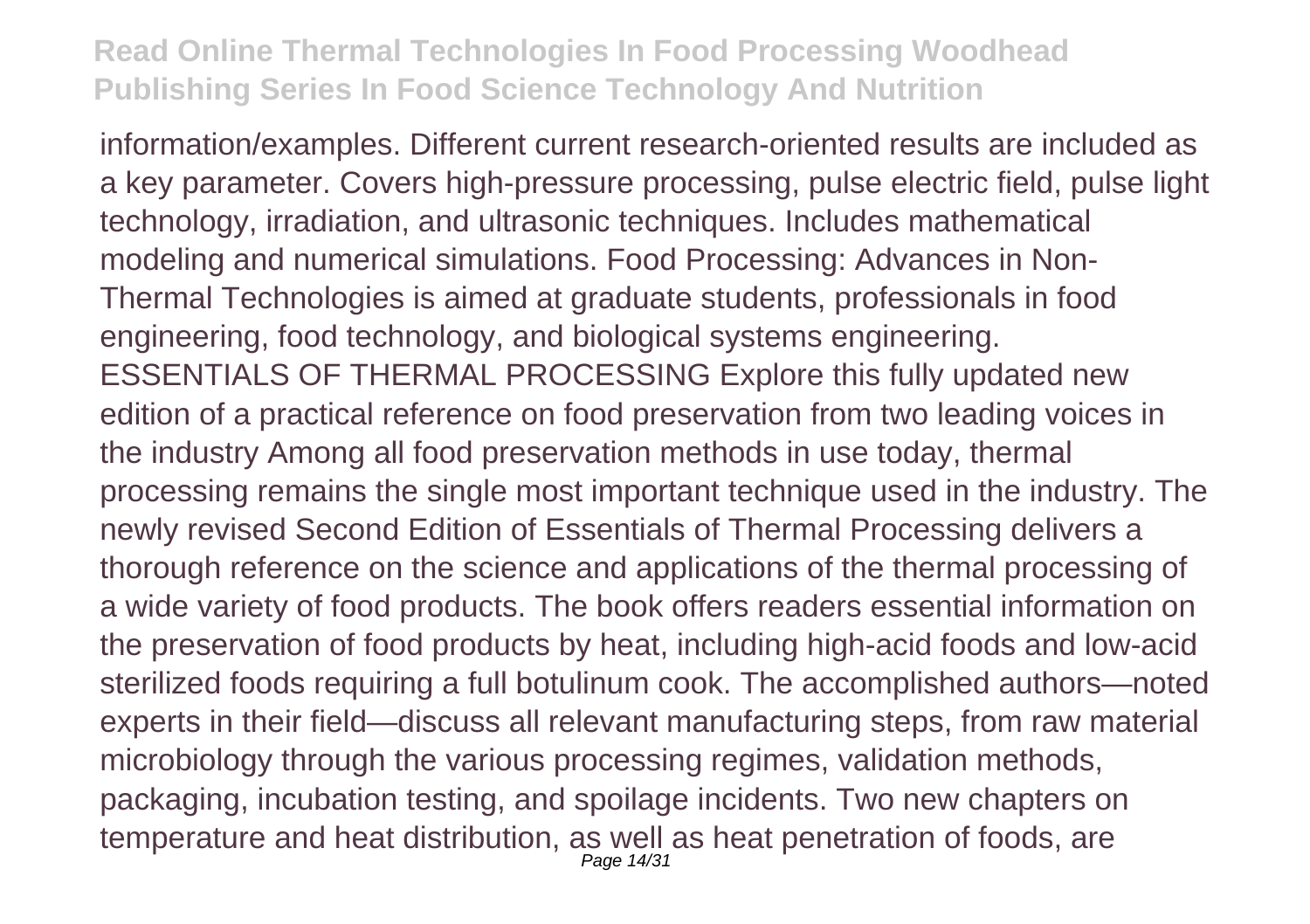included. More worked and practical examples are found throughout the book as well. Readers will also benefit from the inclusion of: A thorough introduction to the microbiology of heat processed foods, food preservation techniques, low acid canned foods, and high acid foods An exploration of acidified products, heat extended shelf-life chilled foods, and processing methods Discussions of cooking and process optimization, process validation, and heat penetration and process calculations An examination of cooling and water treatment, how to handle process deviations, and packaging options for heat preserved foods Perfect for professionals working in the food processing and preservation industries, Essentials of Thermal Processing will also earn a place in the libraries of anyone seeking a one-stop reference on the subject of thermal processing for food products.

"This book identifies the main issues involving novel and emerging cooling and heating technologies, processes and systems for food preservation. It reviews the state of the art and recent advances in several application areas related with food preservation technologies and systems"--

Thermal Technologies in Food ProcessingElsevier

The dairy industry usually adopts conventional methods of processing various milk-based food products, which can destroy nutrients and minimize organoleptic Page 15/31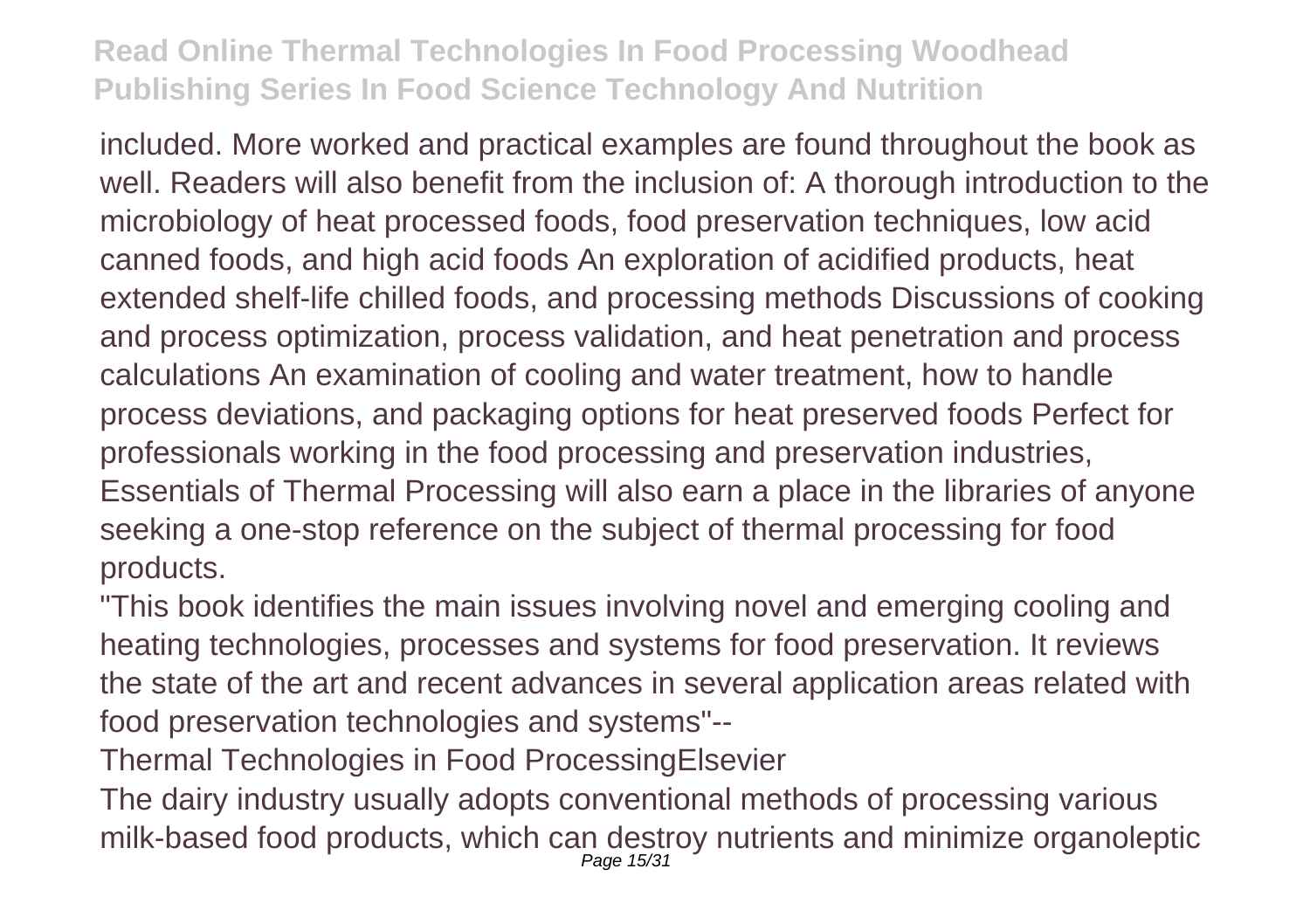qualities. An alternative approach for this is the non-conventional method of nonthermal processing techniques. Not only does this enhance the nutritional profile of the various processed products, but increases the consumer acceptability. There are some emerging non-thermal processing techniques such as pulsed light, cold plasma, high pressure processing, ultrasonic, UV pasteurization, or ozone treatments, which can be successfully employed in dairy processing industries to enhance product acceptability, safety, and quality aspects. Non-Thermal Processing Technologies for the Dairy Industry describes several emerging non-thermal processing techniques that can be specially employed for the dairy processing industry. The book narrates the benefits of using pulsed light, cold plasma, high pressure and ultrasonic during processing of various dairy products. Key Features: Addresses techniques used for extraction of functional food components from various dairy products by using super critical CO2 extraction technology. Explains application of ozone and cold plasma technology for treating dairy processing waste waters with efficient recycling aspects. Discusses the importance of using biopreservatives in shelf life extension of several dairy food products. Portrays scope and significant importance of adopting UV pasteurization in processing market milk along with safety and environmental impacts over processing This book solves the issue of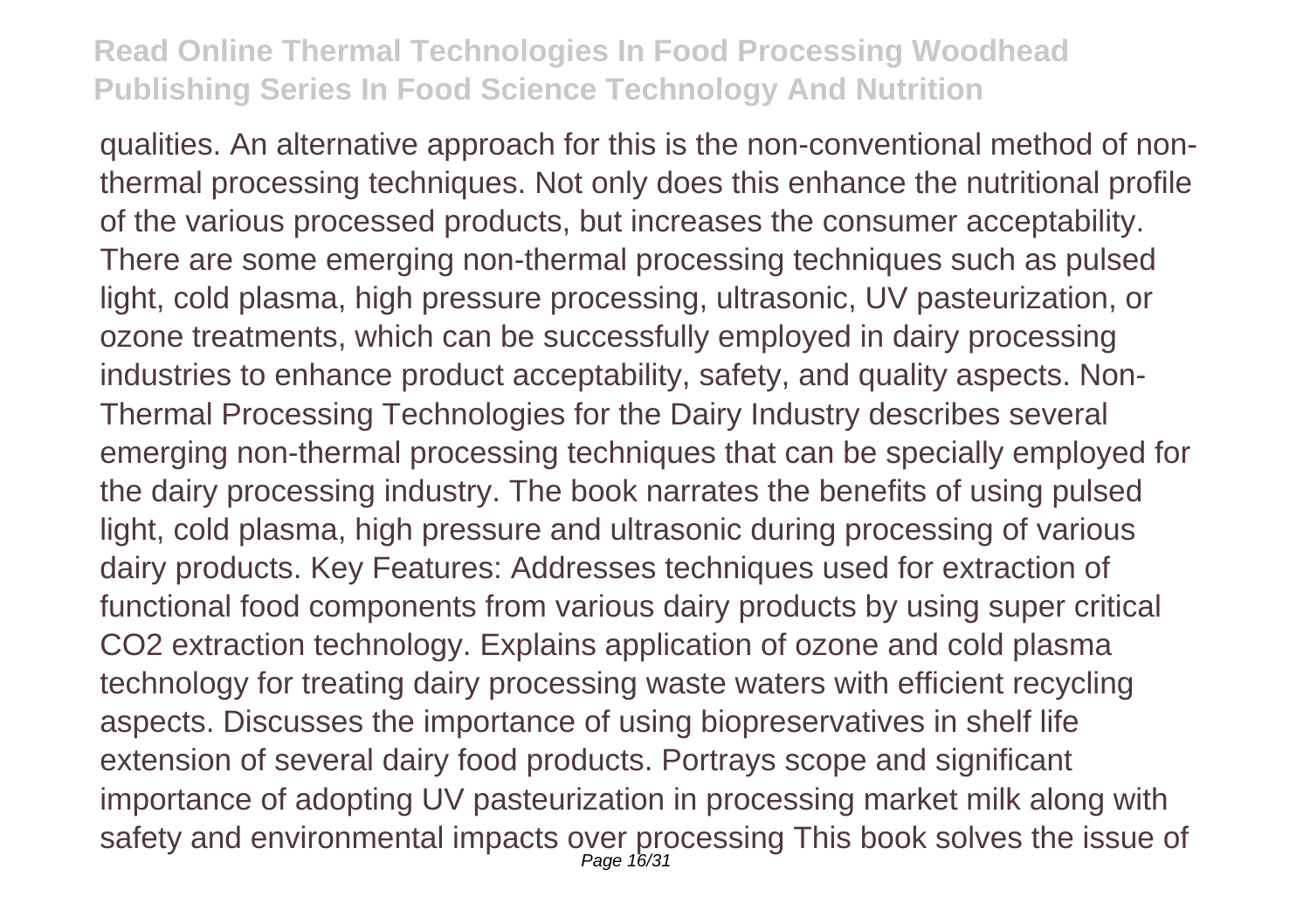waste generation in dairy industries and further advises recovery of such waste for efficient recycling process. In addition to being useful for dairy technologists, it is a great source for academic scholars and students looking to gain knowledge and excel in the non-thermal procesing area.

Food Processing: Principles and Applications second edition is the fully revised new edition of this best-selling food technology title.Advances in food processing continue to take place as food scientists and food engineers adapt to the challenges imposed by emerging pathogens, environmental concerns, shelf life, quality and safety, as well as the dietary needs and demands of humans. In addition to covering food processing principles that have long been essential to food quality and safety, this edition of Food Processing: Principles and Applications, unlike the former edition, covers microbial/enzyme inactivation kinetics, alternative food processing technologies as well as environmental and sustainability issues currently facing the food processing industry. The book is divided into two sections, the first focusing on principles of food processing and handling, and the second on processing technologies and applications. As a hands-on guide to the essential processing principles and their applications, covering the theoretical and applied aspects of food processing in one accessible volume, this book is a valuable tool for food industry professionals across all Page 17/31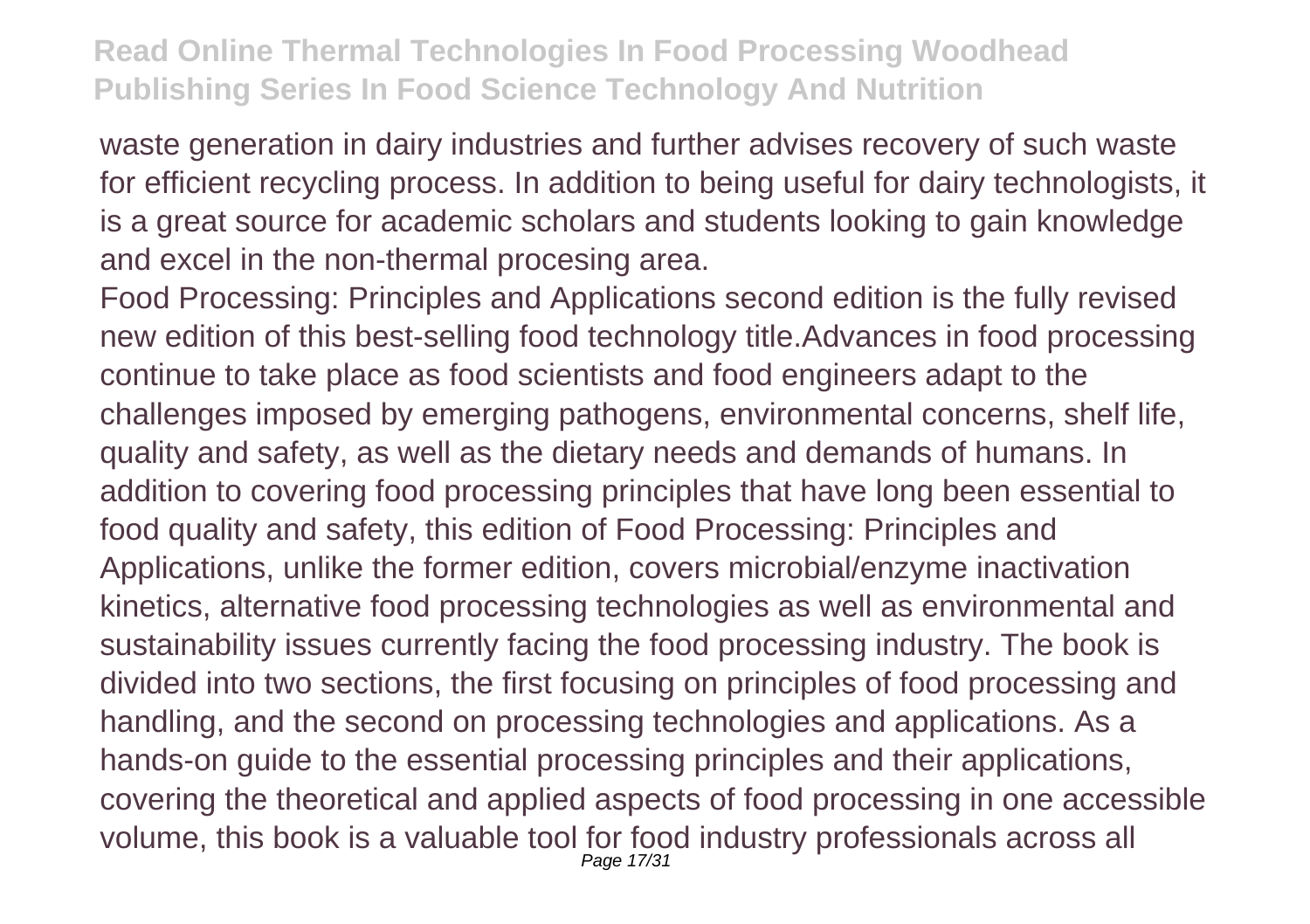manufacturing sectors, and serves as a relevant primary or supplemental text for students of food science.

Food processing technologies are an essential link in the food chain. These technologies are many and varied, changing in popularity with changing consumption patterns and product popularity. Newer process technologies are also being evolved to provide the added advantages. Conventional and Advanced Food Processing Technologies fuses the practical (application, machinery), theoretical (model, equation) and cutting-edge (recent trends), making it ideal for industrial, academic and reference use. It consists of two sections, one covering conventional or well-established existing processes and the other covering emerging or novel process technologies that are expected to be employed in the near future for the processing of foods in the commercial sector. All are examined in great detail, considering their current and future applications with added examples and the very latest data. Conventional and Advanced Food Processing Technologies is a comprehensive treatment of the current state of knowledge on food processing technology. In its extensive coverage, and the selection of reputed research scientists who have contributed to each topic, this book will be a definitive text in this field for students, food professionals and researchers.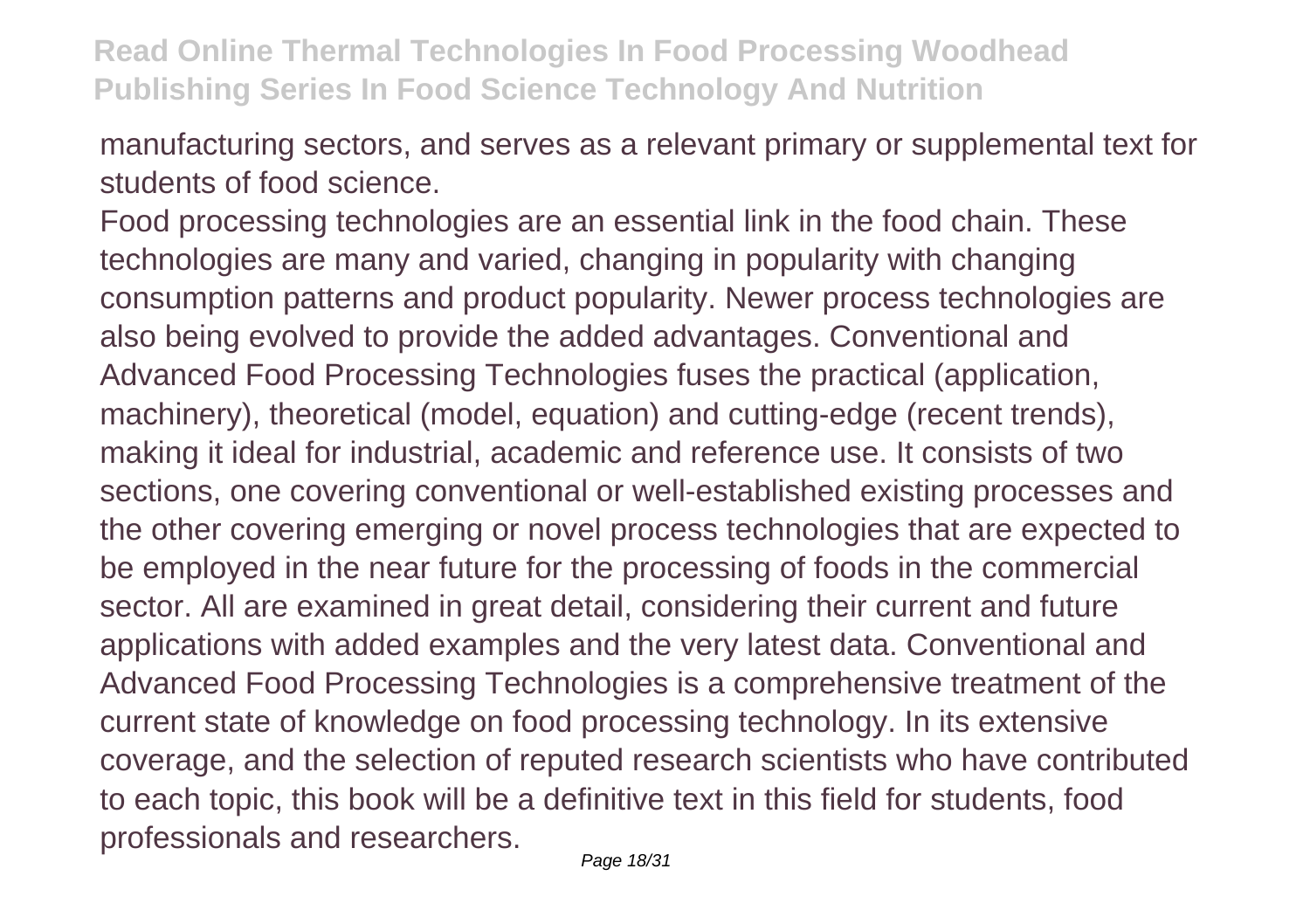Sustainability is becoming a major item for the food industry around the world, as resources become more restricted and demand grows. Food processing ensures that the resources required producing raw food materials and ingredients for food manufacturing are used most efficiently. Responding to the goals of sustainability requires the maximum utilization of all raw materials produced and integration of activities throughout all the production-to-consumption stages. To maximize the conversion of raw materials into consumer products, food engineering and food processing challenges should be met. Sustainable Food Processing and Engineering Challenges covers the most trend topics and challenges of sustainable food processing and food engineering, giving emphasis in engineering packaging for a sustainable food chain, food processing technologies, Industry 4.0 applied to food, food digestion engineering, sustainable alternative food processing technologies, physico-chemical aspects of food, cold plasma technology, refrigeration climate control, non-thermal pasteurisation and sterilization, nanotechnology and alternative processes requiring less resources, sustainable innovation in food product design etc. Edited by a multiple team of experts, the book is aimed at food engineers who are seeking to improve efficiency of production systems and also researchers, specialists, chemical engineers and professionals working in food processing. Covers the most trend topics and challenges of sustainable food processing and food engineering Brings developments in methods to reduce the carbon footprint of the food system Explores emerging topics such as Industry 4.0 applied to food and Food digestion engineering This new edition discusses the physical and engineering aspects of the thermal processing of packaged foods and examines the methods which have been used to establish the time and temperature of processes suitable to achieve adequate sterilization or pasteurization of the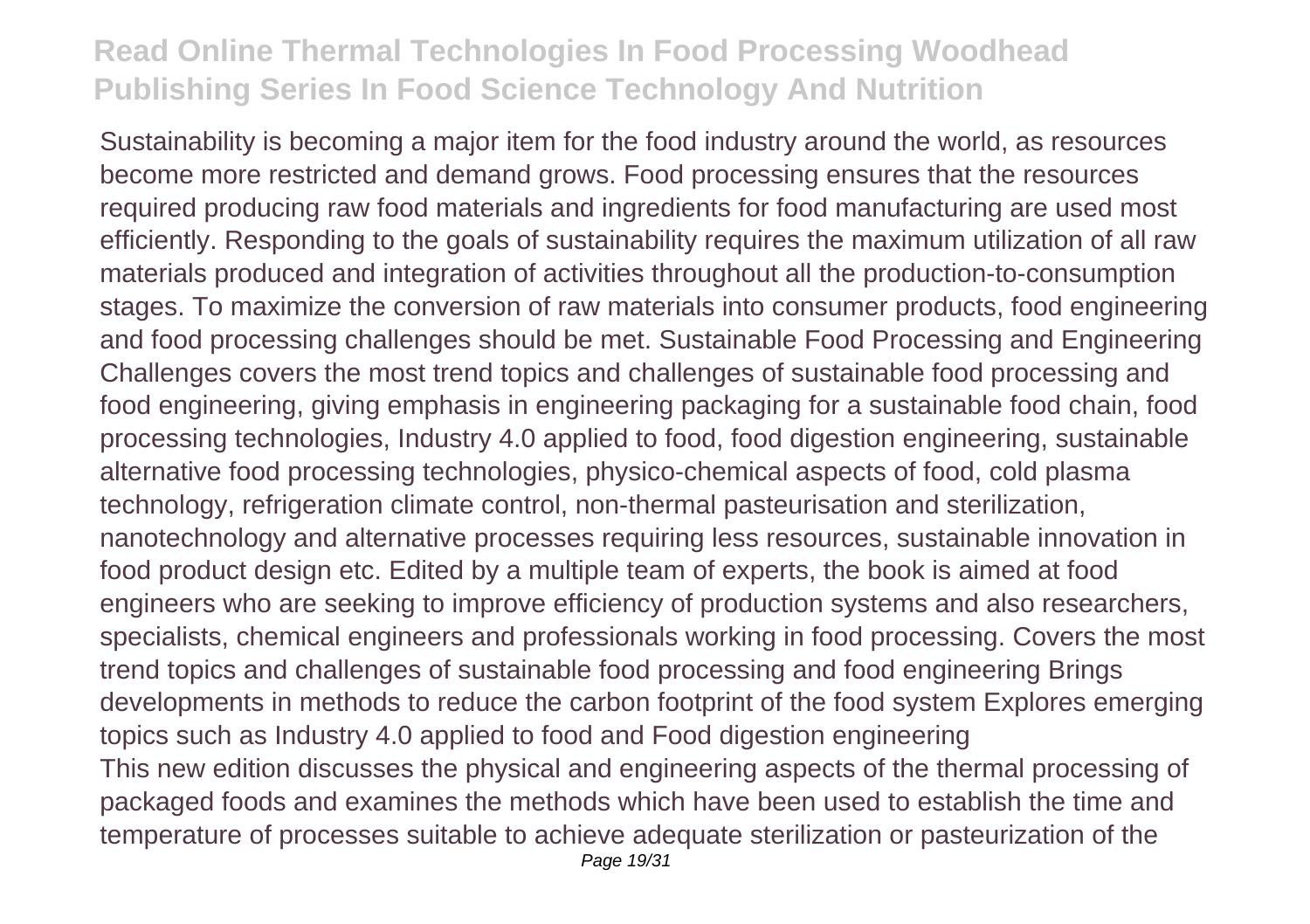packaged food. The third edition is totally renewed and updated, including new concepts and areas that are relevant for thermal food processing: This edition is formed by 22 chapters—arranged in five parts—that maintain great parts of the first and second editions The First part includes five chapters analyzing different topics associated to heat transfer mechanism during canning process, kinetic of microbial death, sterilization criteria and safety aspect of thermal processing. The second part, entitled Thermal Food Process Evaluation Techniques, includes six chapters and discusses the main process evaluation techniques. The third part includes six chapters treating subjects related with pressure in containers, simultaneous sterilization and thermal food processing equipment. The fourth part includes four chapters including computational fluid dynamics and multi-objective optimization. The fifth part, entitled Innovative Thermal Food Processing, includes a chapter focused on two innovative processes used for food sterilization such high pressure with thermal sterilization and ohmic heating. Thermal Processing of Pa ckaged Foods, Third Edition is intended for a broad audience, from undergraduate to post graduate students, scientists, engineers and professionals working for the food industry.

Innovative Thermal and Nonthermal Processing, Bioacessibility and Bioavailability of Nutrients and Bioactive Compounds presents the implications of conventional and innovative processing on the nutritional and health aspects of food products. Chapters cover the relationship between gastronomic science, nutrition and food science in the development of healthy products, introduce the most commonly used conventional and innovative approaches to preserve foods and extract valuable compounds, describe how processing affects bioavailability and bioaccessibility of lipids, particularly fatty acids, protein, amino acids and carbohydrates, and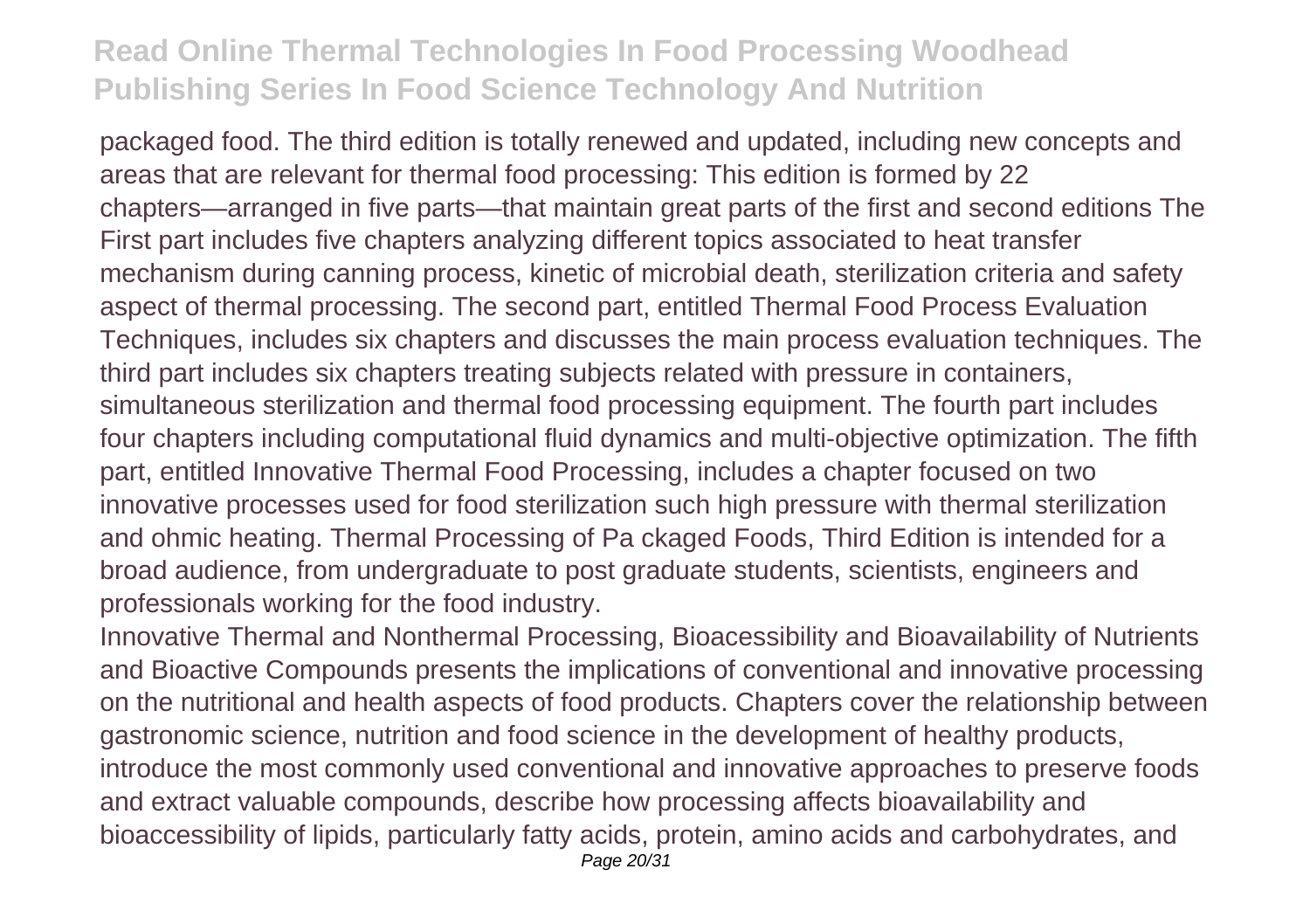discuss how processing affects bioavailability and bioaccessibility of minerals, water-soluble vitamins, and fat soluble vitamins. Final sections cover processing, bioavailability and bioaccessibility of bioactive compounds, describing how processing (conventional and nonconventional) is affecting to bioavailability and bioaccessibility of bioactive sulphur compounds, polyphenols, flavonoids, and bioactive peptides. Presents the implications of conventional and innovative processing on the nutritional and health aspects of food products Introduces the most commonly used conventional and innovative approaches to preserve foods and extract valuable compounds Explains how processing (conventional and non-conventional) affects the bioavailability and bioaccessibility of bioactive sulphur compounds, polyphenols, flavonoids and bioactive peptides

This book presents the latest developments in the area of non-thermal preservation of foods and covers various topics such as high-pressure processing, pulsed electric field processing, pulsed light processing, ozone processing, electron beam processing, pulsed magnetic field, ultrasonics, and plasma processing. Non-thermal Processing of Foods discusses the use of non-thermal processing on commodities such as fruits and vegetables, cereal products, meat, fish and poultry, and milk and milk products. Features: Provides latest information regarding the use of non-thermal processing of food products Provides information about most of the nonthermal technologies available for food processing Covers food products such as fruits and vegetables, cereal products, meat, fish and poultry, and milk and milk products Discusses the packaging requirements for foods processed with non-thermal techniques The effects of nonthermal processing on vital food components, enzymes and microorganisms is also discussed. Safety aspects and packaging requirements for non-thermal processed foods are also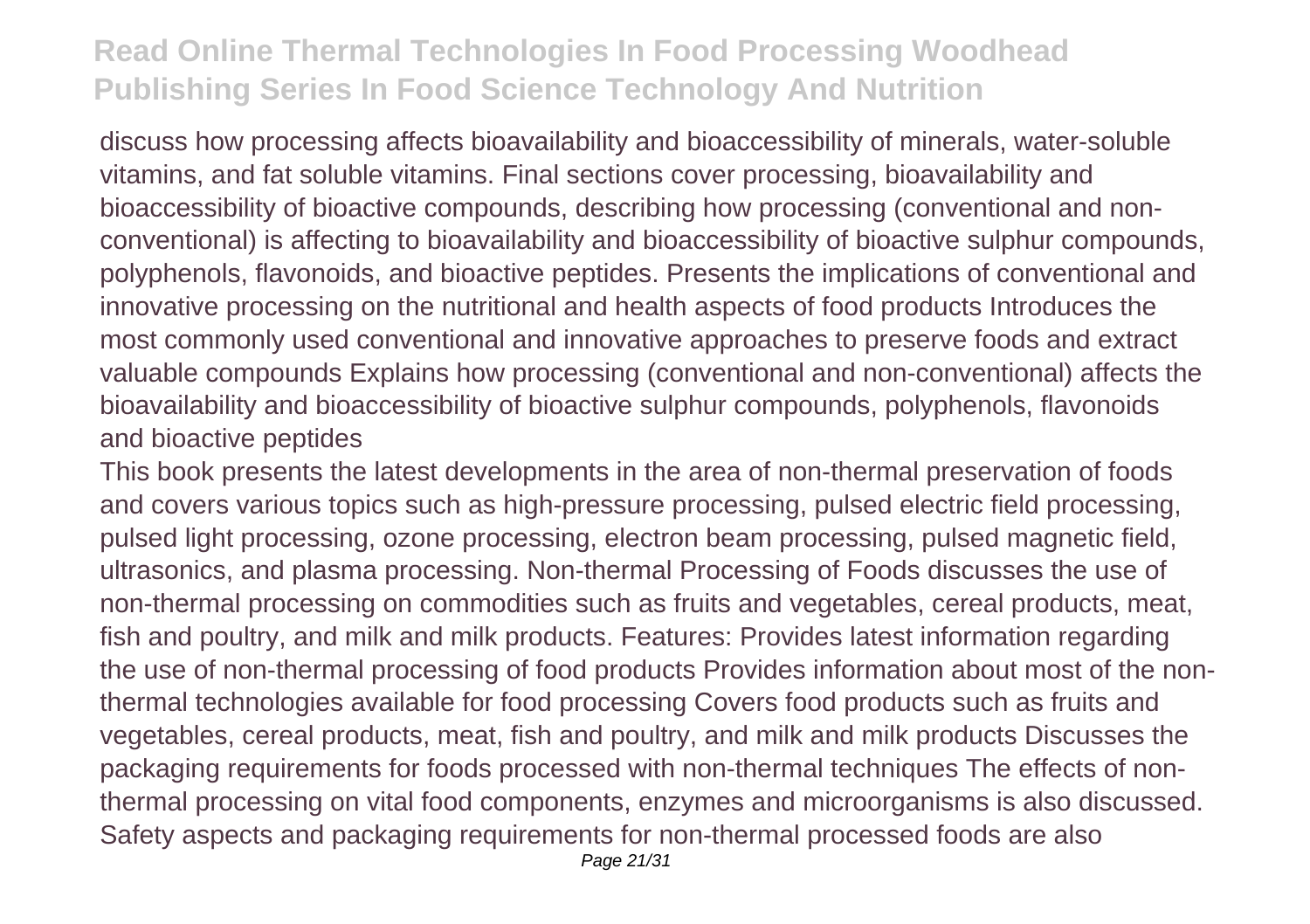presented. Rounding out coverage of this technology are chapters that cover commercialization, regulatory issues and consumer acceptance of foods processed with nonthermal techniques. The future trends of non-thermal processing are also investigated. Food scientists and food engineers, food regulatory agencies, food industry personnel and academia (including graduate students) will find valuable information in this book. Food product developers and food processors will also benefit from this book.

This new volume, Emerging Thermal and Nonthermal Technologies in Food Processing, provides a comprehensive overview of thermal and nonthermal processing of food with new and innovative technologies.

Access the Latest Advances in Food Quality Optimization and Safety Assurance Thermal processing has undergone a remarkable amount of research throughout the past decade, indicating that the process not only remains viable, but that it is also expanding around the world. An organized exploration of new developments in academic and current food industry practices, Engineering Aspects of Thermal Food Processing presents groundbreaking advances in the physical and engineering aspects of thermal food processing, paying particular attention to modeling, simulation, optimization, online control, and automation. Divided into Four Cohesive Sections Under the editorial guidance of a leading thermal processing authority, the book first covers the fundamentals and new processes in the thermal processing industry, including new packaging materials like retortable pouches. The second section moves on to mathematical modeling and simulation, which also addresses emerging preservation technology such as ohmic heating. The third section of the book is devoted to optimization, recognizing that mathematical optimization is the key ingredient for computing optimal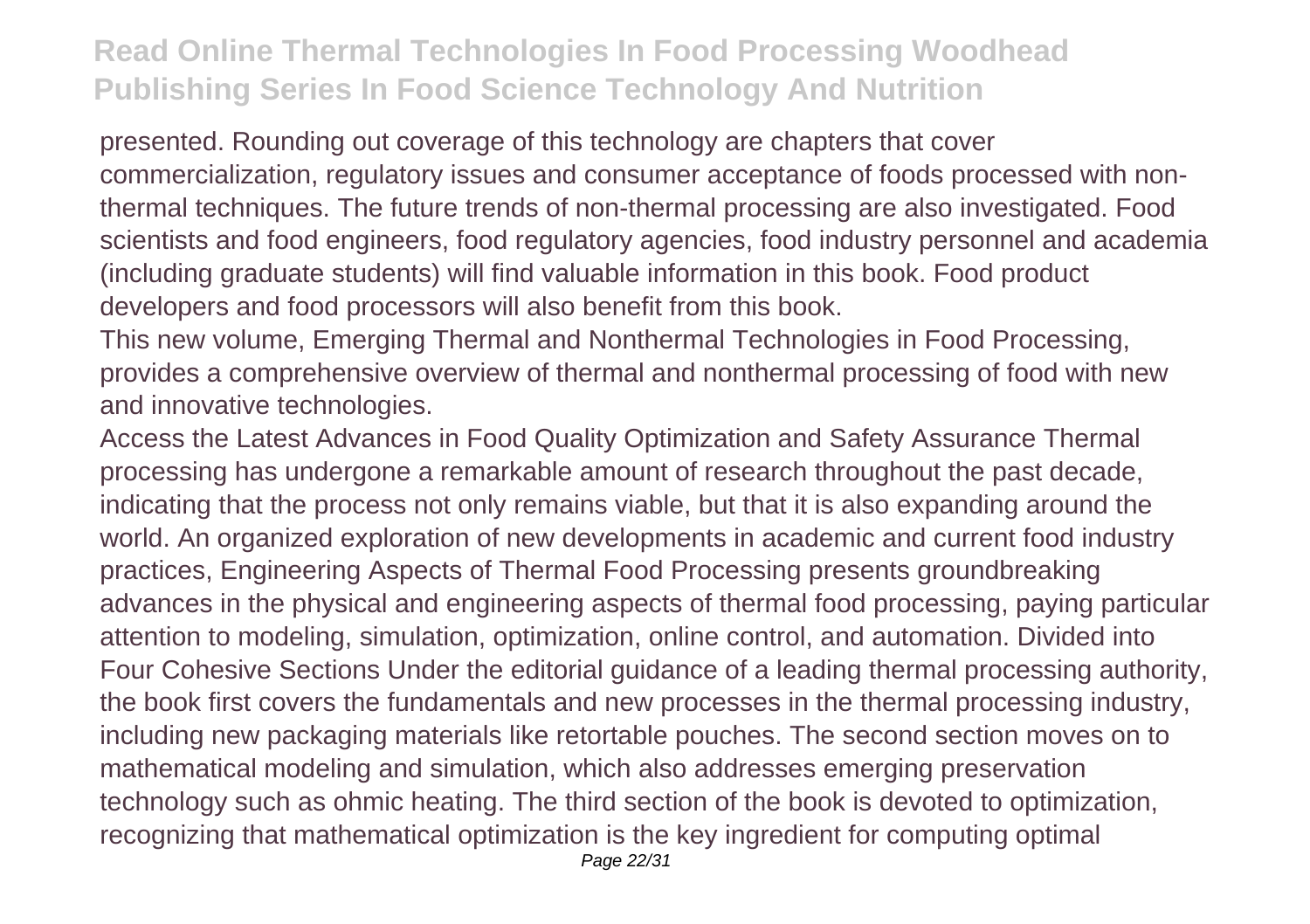operating policies and building advanced decision support systems. This section discusses processes like thermal sterilization, microwave processing, and in-line aseptic processing as well as an analysis of plant production productivity. The final section examines online control and automation describing a practical and efficient strategy for on-line correction of thermal process deviations during retort sterilization of canned foods. Concluding with expert analysis and discussion of the manufacturers' businesses in today's competitive marketplace, Engineering Aspects of Thermal Food Processing explores the entire processing line from modeling through optimization. It effectively assists manufacturers in maintaining a seamless workflow while lowering their bottom lines.

A number of food engineering operations, in which heat is not used as a preserving factor, have been employed and are applied for preparation (cleaning, sorting, etc.), conversion (milling, agglomeration, etc.) or preservation (irradiation, high pressure processing, pulsed electric fields, etc.) purposes in the food industry. This book presents a comprehensive treatise of all normally used food engineering operations that are carried out at room (or ambient) conditions, whether they are aimed at producing microbiologically safe foods with minimum alteration to sensory and nutritive properties, or they constitute routine preparative or transformation operations. The book is written for both undergraduate and graduate students, as well as for educators and practicing food process engineers. It reviews theoretical concepts, analyzes their use in operating variables of equipment, and discusses in detail different applications in diverse food processes.

Food Safety Engineering is the first reference work to provide up-to-date coverage of the advanced technologies and strategies for the engineering of safe foods. Researchers,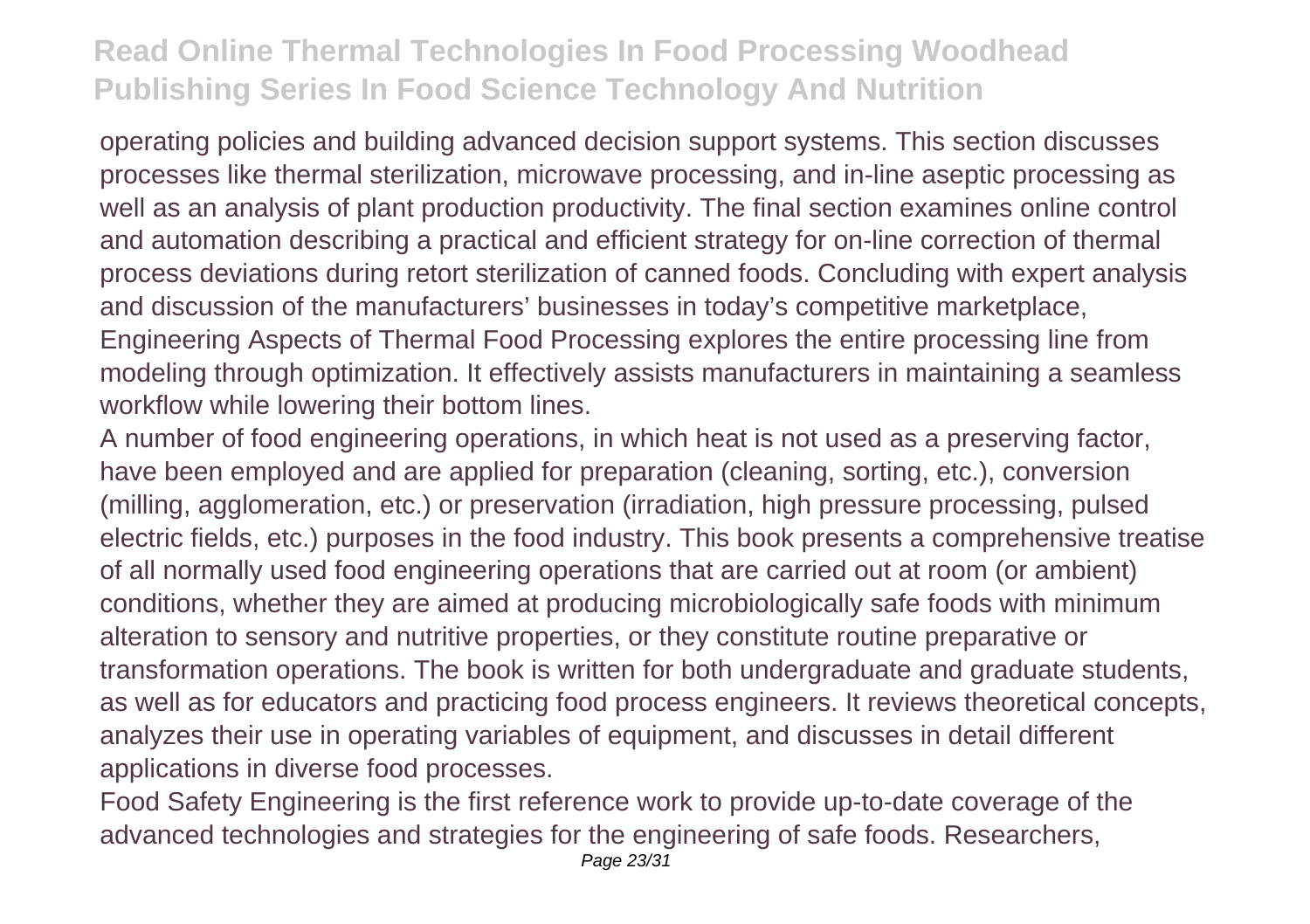laboratory staff and food industry professionals with an interest in food engineering safety will find a singular source containing all of the needed information required to understand this rapidly advancing topic. The text lays a solid foundation for solving microbial food safety problems, developing advanced thermal and non-thermal technologies, designing food safety preventive control processes and sustainable operation of the food safety preventive control processes. The first section of chapters presents a comprehensive overview of food microbiology from foodborne pathogens to detection methods. The next section focuses on preventative practices, detailing all of the major manufacturing processes assuring the safety of foods including Good Manufacturing Practices (GMP), Hazard Analysis and Critical Control Points (HACCP), Hazard Analysis and Risk-Based Preventive Controls (HARPC), food traceability, and recalls. Further sections provide insights into plant layout and equipment design, and maintenance. Modeling and process design are covered in depth. Conventional and novel preventive controls for food safety include the current and emerging food processing technologies. Further sections focus on such important aspects as aseptic packaging and postpackaging technologies. With its comprehensive scope of up-to-date technologies and manufacturing processes, this is a useful and first-of-its kind text for the next generation food safety engineering professionals.

Advances in thermal and non-thermal food processing aims to discuss emerging trends based on the future scope and challenges and to explain uncertain challenges in food processing. In thermal processing different operations in food engineering namely advance drying methods, evaporation, extrusion cooking,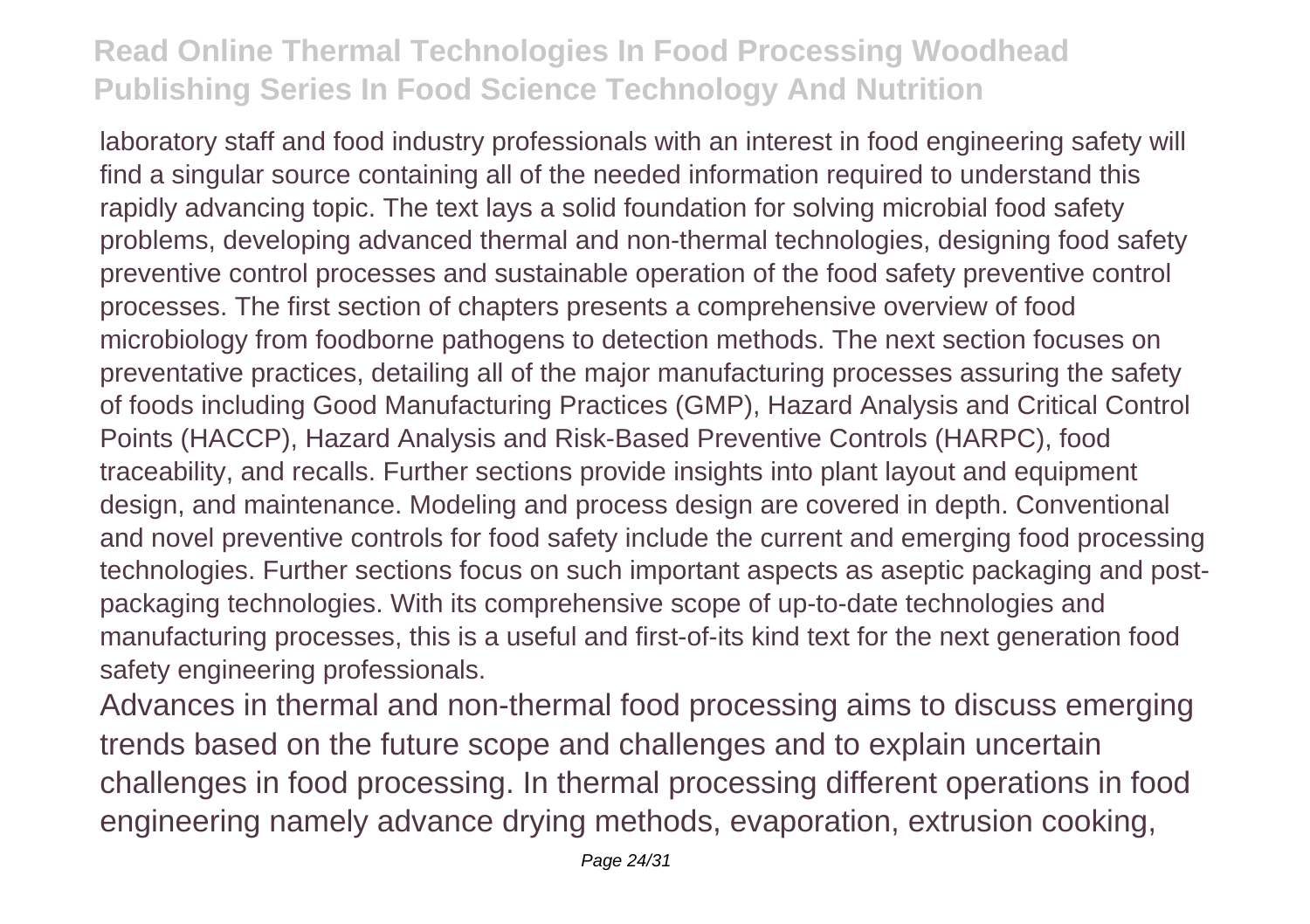different extraction techniques, crystallizations are covered in terms food engineering and process modeling aspect. For non-thermal processing, high pressure processing, ultrasound, ohmic heating, pulse electric field, pulse light technology, osmotic dehydration and so forth are discussed. Relevant mathematical modeling and numerical simulations has been included in every chapter. Features: Presents engineering focus on thermal and non-thermal food processing technologies. Discusses sub-classification for recent trends and relevant industry information/examples. Describes advances in drying, evaporation, blanching, crystallization and ohmic heating. Covers high-pressure processing, pulse electric field, pulse light technology, irradiation, and ultrasonic techniques. Includes mathematical modeling and numerical simulations. The book is aimed at graduate students, professionals in food engineering and food technology, biological systems engineering.

Advances in Thermal and Non-Thermal Food Preservation provides current, definitive and factual material written by experts on different thermal and nonthermal food preservation technologies. Emphasizing inactivation of microorganisms through the application of traditional as well as newer and novel techniques and their combinations, the book's chapters cover: thermal food preservation techniques (e.g., retorting, UHT and aseptic processing), minimal Page 25/31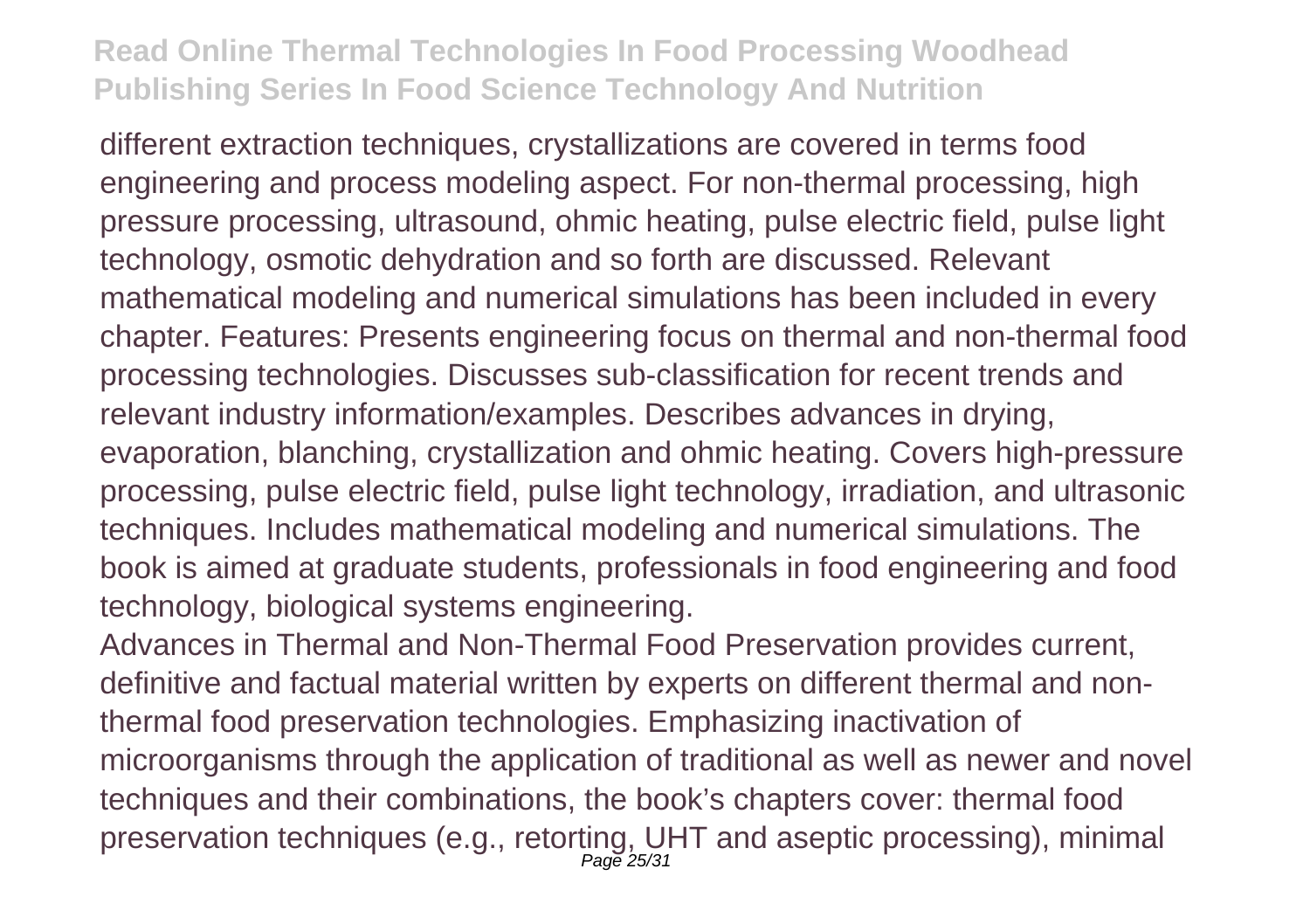thermal processing (e.g., sous-vide processing), and non-thermal food preservation techniques (e.g., high pressure processing and pulsed technologies). Editors Tewari and Juneja give special emphasis to the commercial aspects of non-conventional food preservation techniques. As the most comprehensive and contemporary resource of its kind, Advances in Thermal and Non-Thermal Food Preservation is the definitive standard in describing the inactivation of microorganisms through conventional and newer, more novel techniques.

Thermal processing remains one of the most important processes in the food industry. Now in its second edition, Thermal Food Processing: New Technologies and Quality Issues continues to explore the latest developments in the field. Assembling the work of a worldwide panel of experts, this volume highlights topics vital to the food industry today and pinpoints the trends in future research and development. Topics discussed include: Thermal properties of foods, including heat capacity, conductivity, diffusivity, and density Heat and mass transfer and related engineering principles, mechanisms, and models The development and application of deterministic heat transfer models for predicting internal product temperatures Modeling thermal processing using artificial neural networks (ANN) and computational fluid dynamics (CFD) Thermal processing of Page 26/31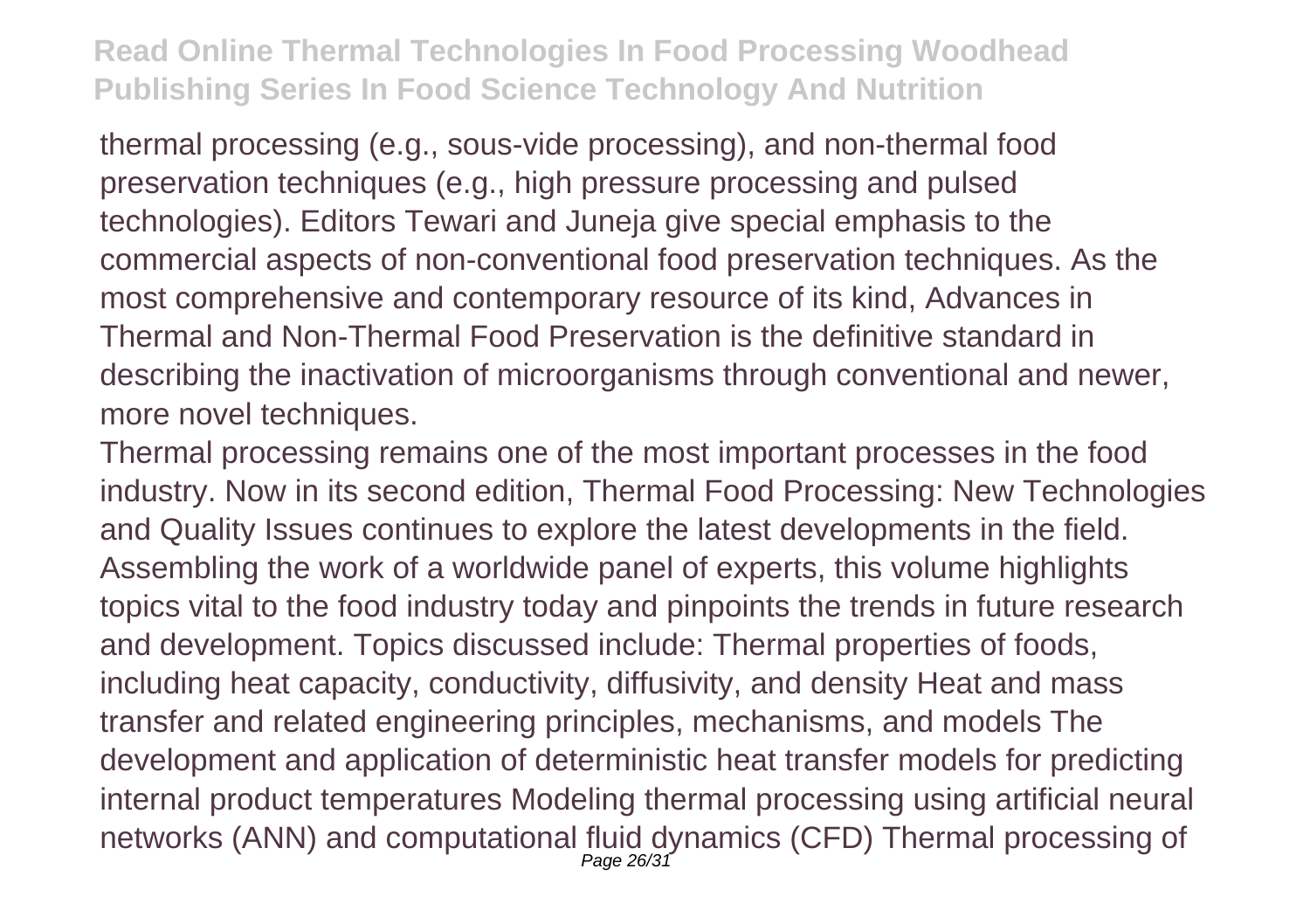meat, poultry, fish, and dairy products; canned foods; ready meals; and vegetables The effect of ultrahigh temperature (UHT) treatment processing on milk, including the impact on nutrient composition, safety, and organoleptic aspects Ohmic, radio frequency (RF) dialectric, infrared, and pressure-assisted heating pH-assisted thermal processing In addition to updating all content, this second edition includes five new chapters: Thermal Effects in Food Microbiology, Modeling Thermal Microbial Inactivation Kinetics, Thermal Processing of Food and Fruit Juices, Aseptic Processing and Packaging, and Microwave Heating. The final chapter of the book examines systems used in the evaluation of thermal processes and the development of time temperature integrators (TTIs) to ensure the safety of thermally processed food. An up-to-date survey of essential techniques and the science behind them, this volume is a critical reference for food industry professionals.

It has long been recognised that thermal technologies must ensure the safety of food without compromising food quality.

Food process engineering, a branch of both food science and chemical engineering, has evolved over the years since its inception and still is a rapidly changing discipline. While traditionally the main objective of food process engineering was preservation and stabilization, the focus today has shifted to Page 27/31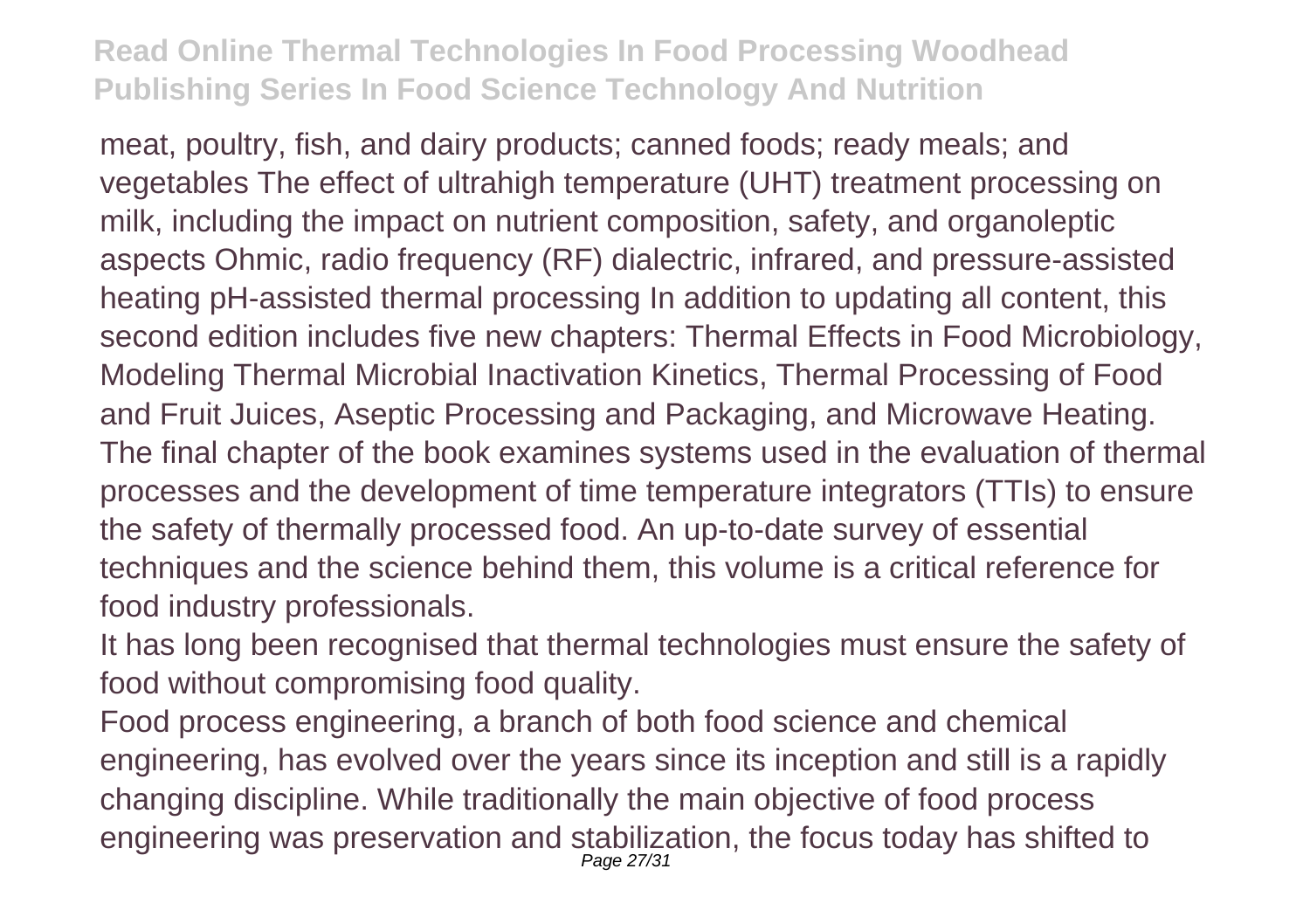enhance health aspects, flavour and taste, nutrition, sustainable production, food security and also to ensure more diversity for the increasing demand of consumers. The food industry is becoming increasingly competitive and dynamic, and strives to develop high quality, freshly prepared food products. To achieve this objective, food manufacturers are today presented with a growing array of new technologies that have the potential to improve, or replace, conventional processing technologies, to deliver higher quality and better consumer targeted food products, which meet many, if not all, of the demands of the modern consumer. These new, or innovative, technologies are in various stages of development, including some still at the R&D stage, and others that have been commercialised as alternatives to conventional processing technologies. Food process engineering comprises a series of unit operations traditionally applied in the food industry. One major component of these operations relates to the application of heat, directly or indirectly, to provide foods free from pathogenic microorganisms, but also to enhance or intensify other processes, such as extraction, separation or modification of components. The last three decades have also witnessed the advent and adaptation of several operations, processes, and techniques aimed at producing high quality foods, with minimum alteration of sensory and nutritive properties. Some of these innovative technologies have Page 28/31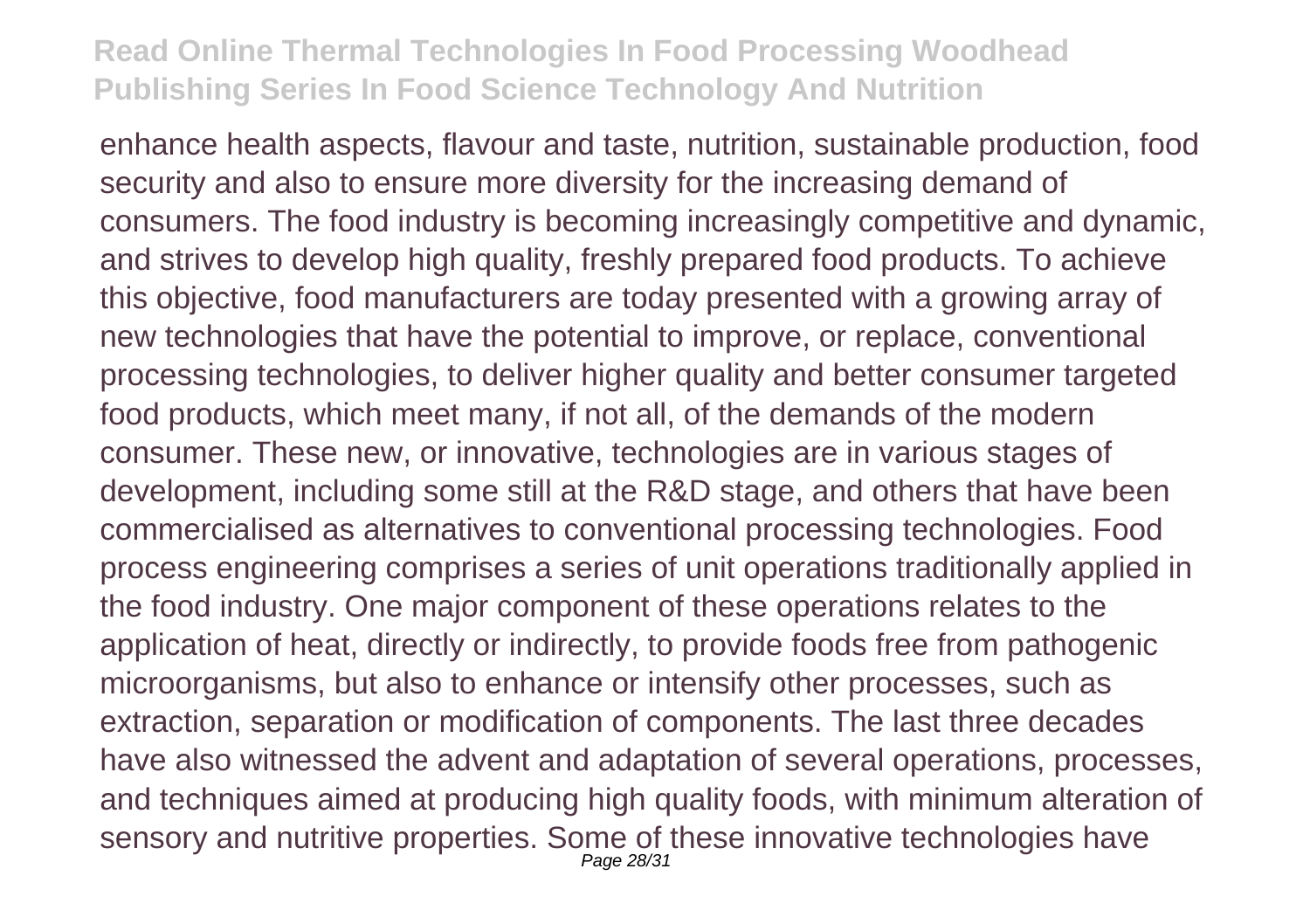significantly reduced the thermal component in food processing, offering alternative nonthermal methods. Food Processing Technologies: A Comprehensive Review covers the latest advances in innovative and nonthermal processing, such as high pressure, pulsed electric fields, radiofrequency, high intensity pulsed light, ultrasound, irradiation and new hurdle technology. Each section will have an introductory article covering the basic principles and applications of each technology, and in-depth articles covering the currently available equipment (and/or the current state of development), food quality and safety, application to various sectors, food laws and regulations, consumer acceptance, advancements and future scope. It will also contain case studies and examples to illustrate state-of-the-art applications. Each section will serve as an excellent reference to food industry professionals involved in the processing of a wide range of food categories, e.g., meat, seafood, beverage, dairy, eggs, fruits and vegetable products, spices, herbs among others.

Food processing is the step of the food chain that principally affects a food's physical or biochemical properties, along with determining the safety and shelf life of the product. This book provides a comprehensive overview of innovations in non-thermal technologies specifically for fluid foods, recognized for their high bioavailability of macronutrients and micronutrients. Considerable resources and Page 29/31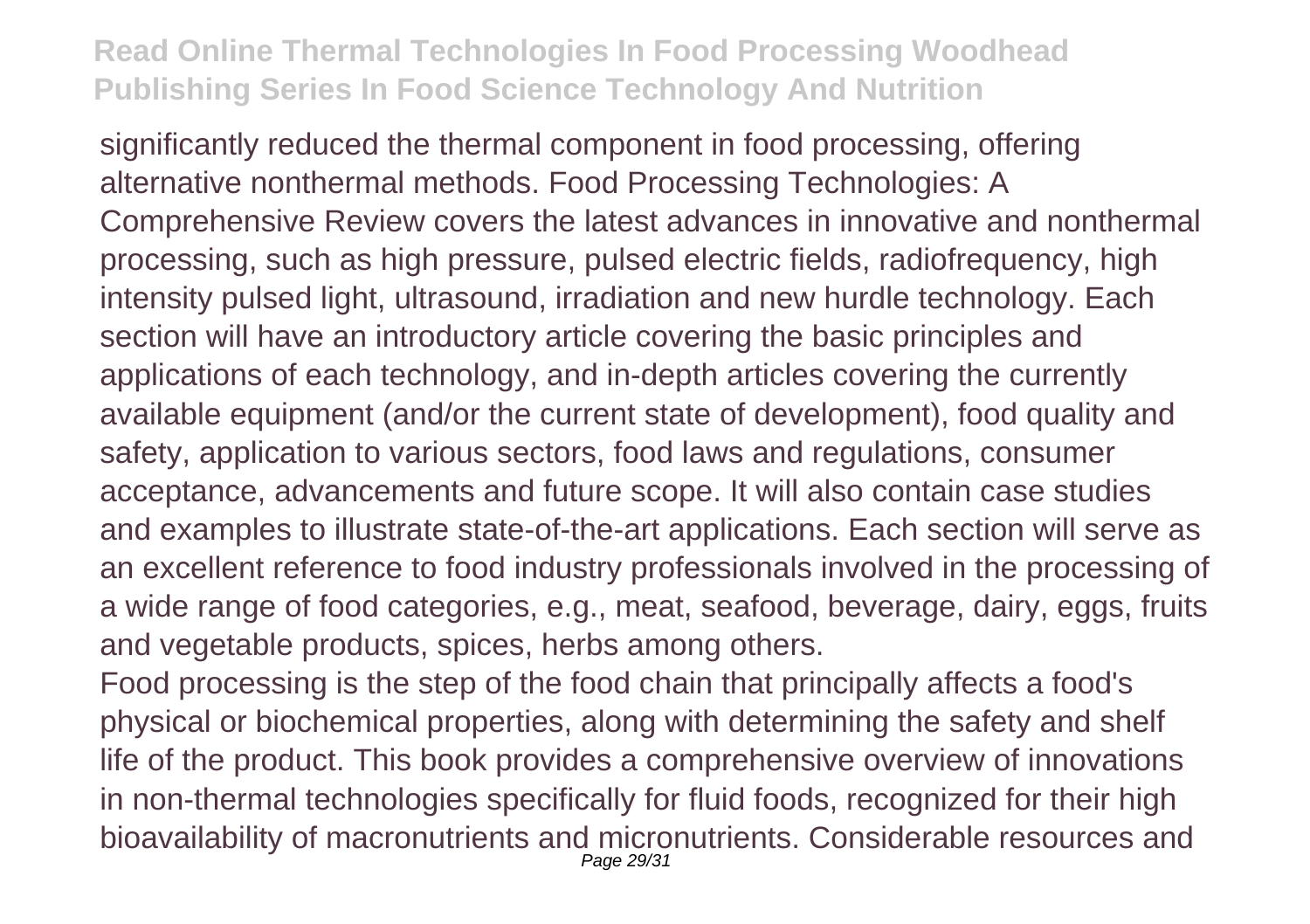expertise has been devoted to the processing of safe and wholesome foods. Nonthermal technologies have been developed as an alternative to thermal processing, while still meeting required safety or shelf-life demands and minimising the effects on its nutritional and quality attributes. Examines nonthermal processing techniques specifically applied to fluid foods Includes methods for mathematically evaluating each technique Addresses global regulatory requirements for fluid foods Provides recommendations and opportunities for various safety-related issues

Food can rapidly spoil due to growth of microorganisms, and traditional methods of food preservation such as drying, canning, salting, curing, and chemical preservation can affect the quality of the food. Nowadays, various non-thermal processing techniques can be employed in grain processing industries to combat this. They include pulsed electric field processing, high pressure processing, ultrasonic processing, cold plasma processing, and more. Such techniques will satisfy consumer demand for delivering wholesome food products to the market. Non-Thermal Processing Technologies for the Grain Industry addresses these many new non-thermal food processing techniques that are used during grain processing and minimize microbial contamination and spoilage. Key Features: Explains the mechanism involved in application of cold plasma techniques for<br>  $P_{\text{age}}$   $\frac{30}{31}$